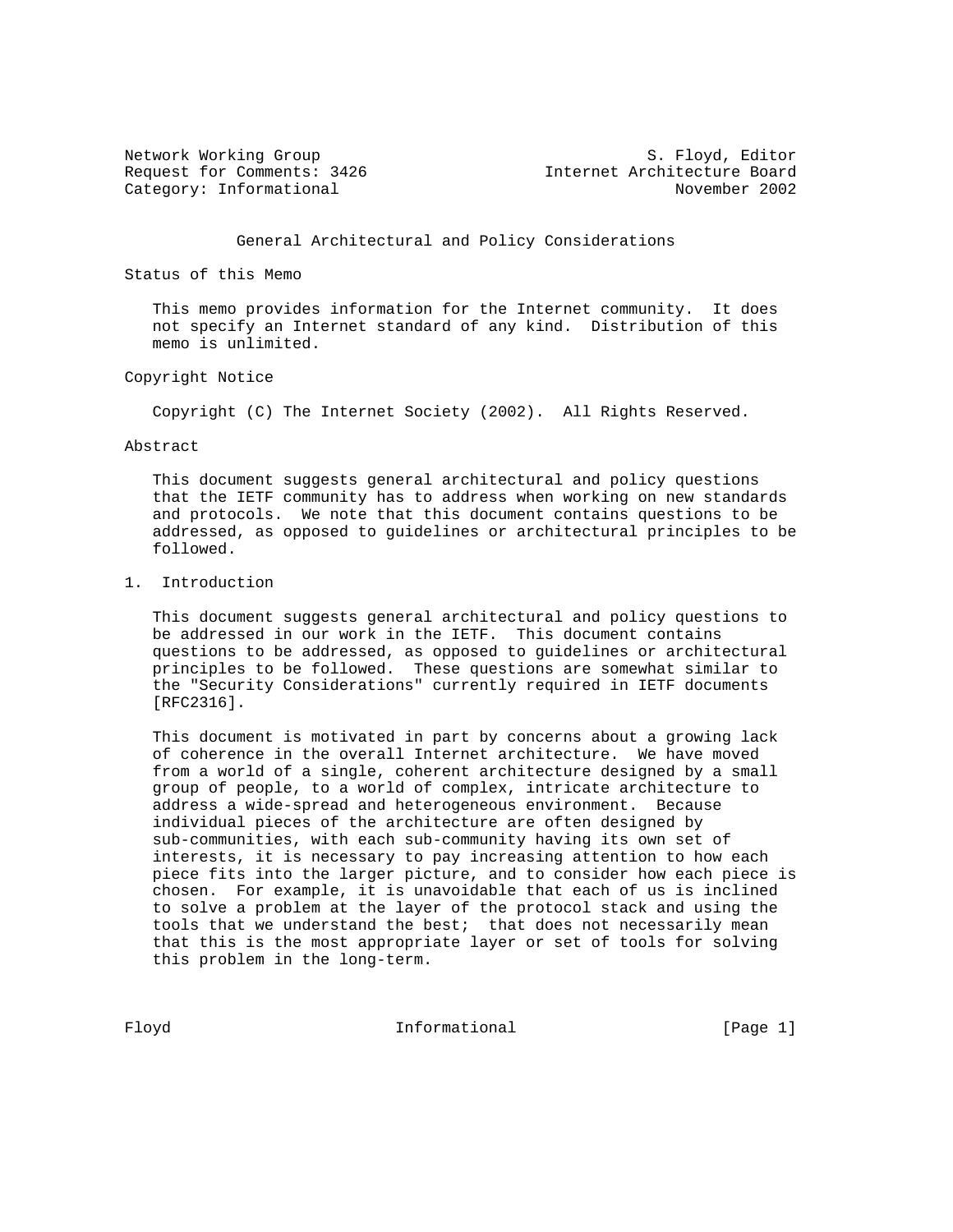Our assumption is that this document will be used as suggestions (but not a checklist!) of issues to be addressed by IETF members in chartering new working groups, in working in working groups, and in evaluating the output from other working groups. This document is not a primer on how to design protocols and architectures, and does not provide answers to anything.

2. Relationship to "Architectural Principles of the Internet"

 RFC 1958 [RFC1958] outlines some architectural principles of the Internet, as "guidelines that have been found useful in the past, and that may be useful to those designing new protocols or evaluating such designs." An example guideline is that "it is also generally felt that end-to-end functions can best be realized by end-to-end protocols." Similarly, an example design issue from [RFC1958] is that "heterogeneity is inevitable and must be supported by design."

 In contrast, this document serves a slightly different purpose, by suggesting additional architectural questions to be addressed. Thus, one question suggested in this document is the following: "Is this proposal the best long-term solution to the problem? If not, what are the long-term costs of this solution, in terms of restrictions on future development, if any?" This question could be translated to a roughly equivalent architectural guideline, as follows: "Identify whether the proposed protocol is a long-term solution or a short-term solution, and identify the long-term costs and the exit strategy for any short-term solutions."

 In contrast, other questions are more open-ended, such as the question about robustness: "How robust is the protocol, not just to the failure of nodes, but also to compromised or malfunctioning components, imperfect or defective implementations, etc?" As a community, we are still learning about the degree of robustness that we are able to build into our protocols, as well as the tools that are available to ensure this robustness. Thus, there are not yet clear architectural guidelines along the lines of "Ensure that your protocol is robust against X, Y, and Z."

3. Questions

 In this section we list some questions to ask in designing protocols. Each question is discussed more depth in the rest of this paper. We aren't suggesting that all protocol design efforts should be required to explicitly answer all of these questions; some questions will be more relevant to one document than to another. We also aren't suggesting that this is a complete list of architectural concerns.

Floyd **Informational Informational** [Page 2]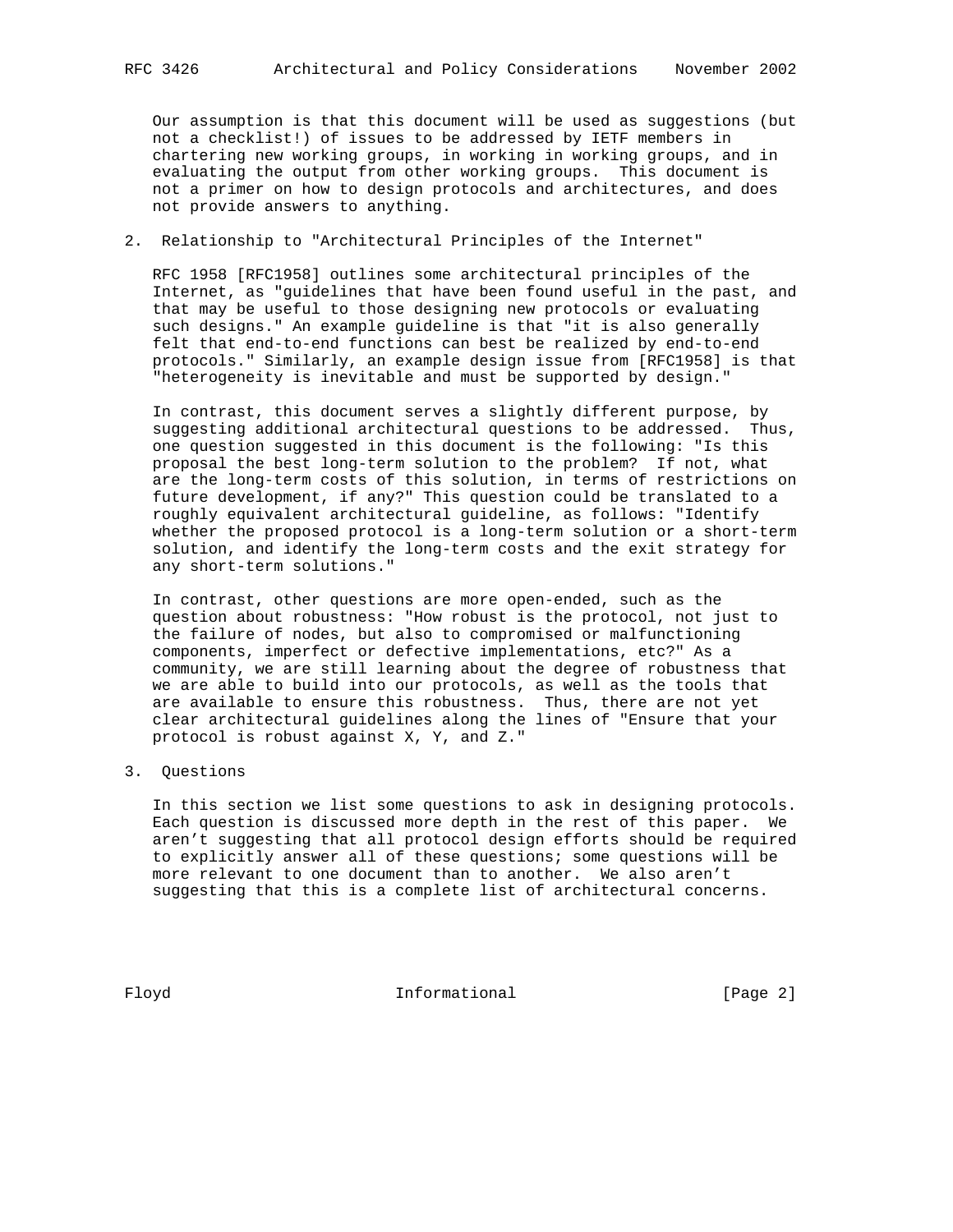DESIGN QUESTIONS:

Justifying the Solution:

 \* Why are you proposing this solution, instead of proposing something else, or instead of using existing protocols and procedures?

Interactions between Layers:

 \* Why are you proposing a solution at this layer of the protocol stack, rather than at another layer? Are there solutions at other layers of the protocol stack as well?

 \* Is this an appropriate layer in terms of correctness of function, data integrity, performance, ease of deployment, the diagnosability of failures, and other concerns?

\* What are the interactions between layers, if any?

Long-term vs. Short-term Solutions:

\* Is this proposal the best long-term solution to the problem?

 \* If not, what are the long-term costs of this solution, in terms of restrictions on future development, if any? What are the requirements for the development of longer-term solutions?

The Whole Picture vs. Building Blocks:

 \* Have you considered the larger context, while appropriately restricting your own design efforts to one part of the whole?

 \* Are there parts of the overall solution that will have to be provided by other IETF Working Groups or by other standards bodies?

EVALUATION QUESTIONS:

Weighing Benefits against Costs:

 \* How do the architectural benefits of a proposed new protocol compare against the architectural costs, if any? Have the architectural costs been carefully considered?

Robustness:

 \* How robust is the protocol, not just to the failure of nodes, but also to compromised or malfunctioning components, imperfect or defective implementations, etc?

Floyd **Informational Informational** [Page 3]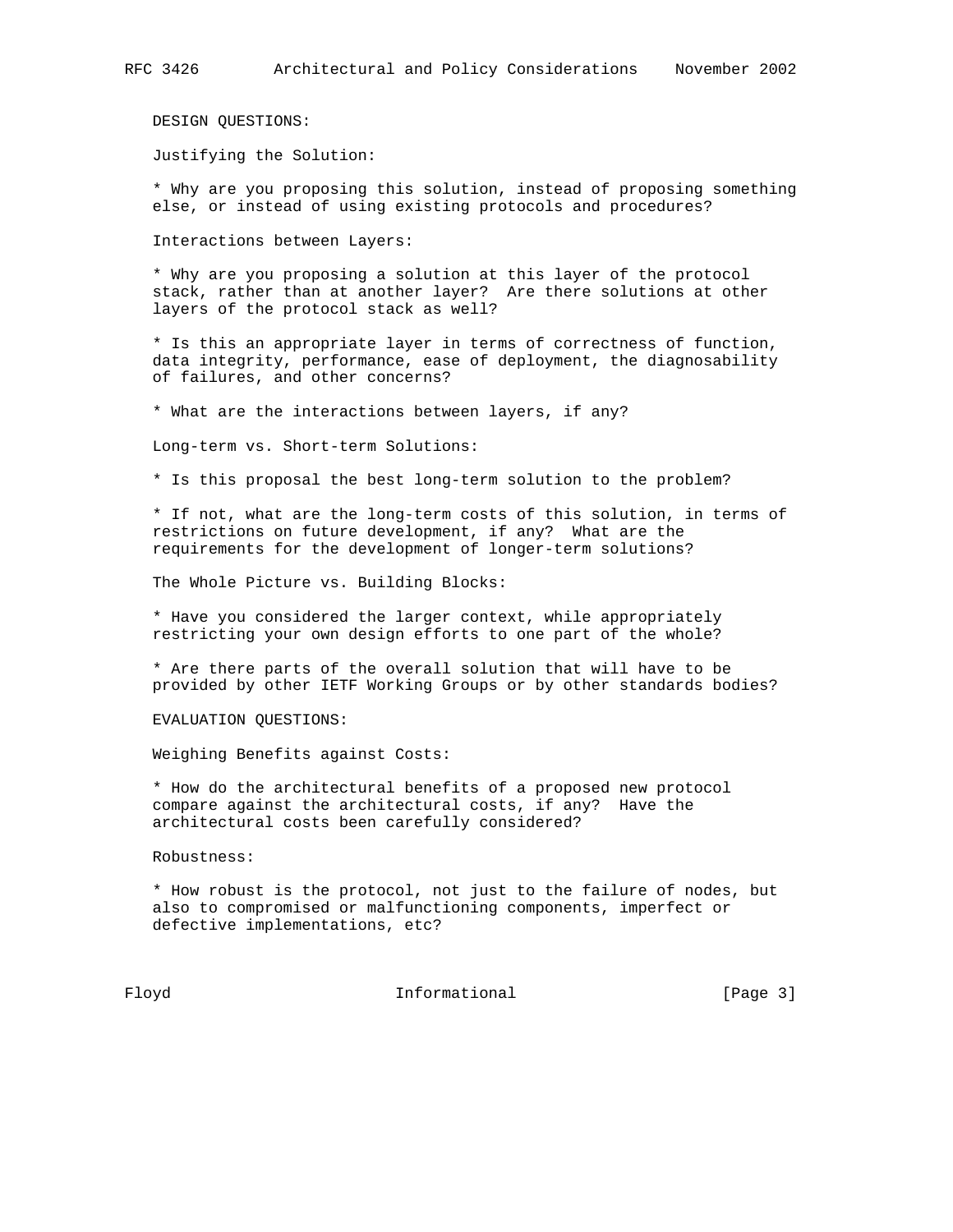\* Does the protocol take into account the realistic conditions of the current or future Internet (e.g., packet drops and packet corruption; packet reordering; asymmetric routing; etc.)?

Tragedy of the Commons:

 \* Is performance still robust if everyone is using this protocol? Are there other potential impacts of widespread deployment that need to be considered?

Protecting Competing Interests:

 \* Does the protocol protect the interests of competing parties (e.g., not only end-users, but also ISPs, router vendors, software vendors, or other parties)?

Designing for Choice vs. Avoiding Unnecessary Complexity:

 \* Is the protocol designed for choice, to allow different players to express their preferences where appropriate? At the other extreme, does the protocol provide so many choices that it threatens interoperability or introduces other significant problems?

Preserving Evolvability?

 \* Does the protocol protect the interests of the future, by preserving the evolvability of the Internet? Does the protocol enable future developments?

 \* If an old protocol is overloaded with new functionality, or reused for new purposes, have the possible complexities introduced been taken carefully into account?

 \* For a protocol that introduces new complexity to the Internet architecture, how does the protocol add robustness and preserve evolvability, and how does it also introduce new fragilities to the system?

Internationalization:

 \* Where protocols require elements in text format, have the possibly conflicting requirements of global comprehensibility and the ability to represent local text content been properly weighed against each other?

Floyd **Informational Informational** [Page 4]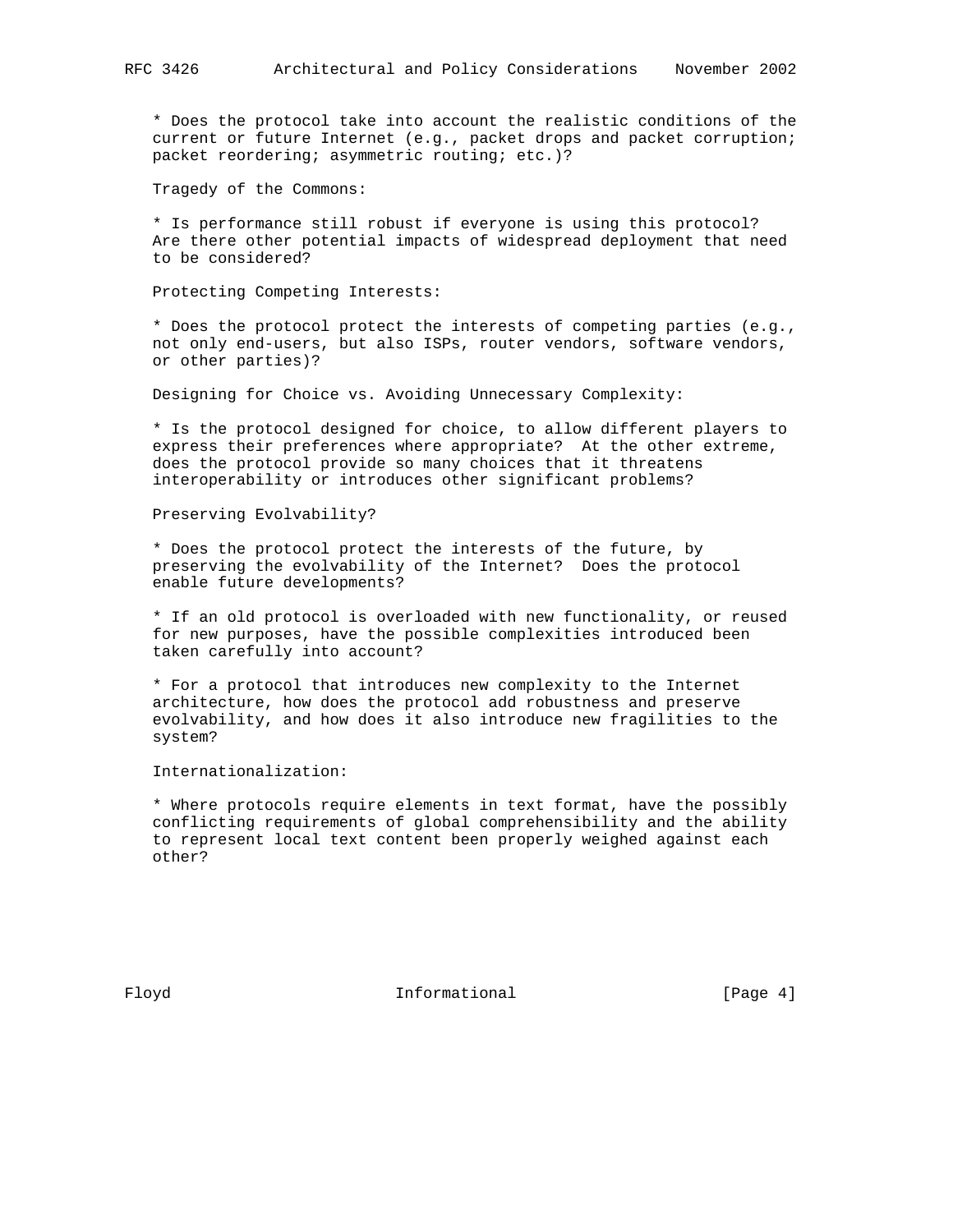DEPLOYMENT QUESTIONS:

\* Is the protocol deployable?

 Each of these questions is discussed in more depth in the rest of this paper.

4. Justifying the Solution

 Question: Why are you proposing this solution, instead of proposing something else, or instead of using existing protocols and procedures?

4.1. Case study: Integrated and Differentiated Services

 A good part of the work of developing integrated and differentiated services has been to understand the problem to be solved, and to come to agreement on the architectural framework of the solution, and on the nature of specific services. Thus, when integrated services were being developed, the specification of the Controlled Load [RFC2211] and Guaranteed [RFC2212] services each required justification of the need for that particular service, of low loss and bounded delay respectively.

 Later, when RFC 2475 on "An Architecture for Differentiated Services" proposed a scalable, service differentiation architecture that differs from the previously-defined architecture for integrated services, the document also had to clearly justify the requirements for this new architecture, and compare the proposed architecture to other possible approaches [RFC2475]. Similarly, when the Assured Forwarding [RFC2597] and Expedited Forwarding [RFC3246] Per-Hop Behaviors of differentiated services were proposed, each service required a justification of the need for that service in the Internet.

5. Interactions between Layers

 Questions: Why are you proposing a solution at this layer of the protocol stack, rather than at another layer? Are there solutions at other layers of the protocol stack as well?

 Is this an appropriate layer in terms of correctness of function, data integrity, performance, ease of deployment, the diagnosability of failures, and other concerns?

What are the interactions between layers, if any?

Floyd **Informational Informational** [Page 5]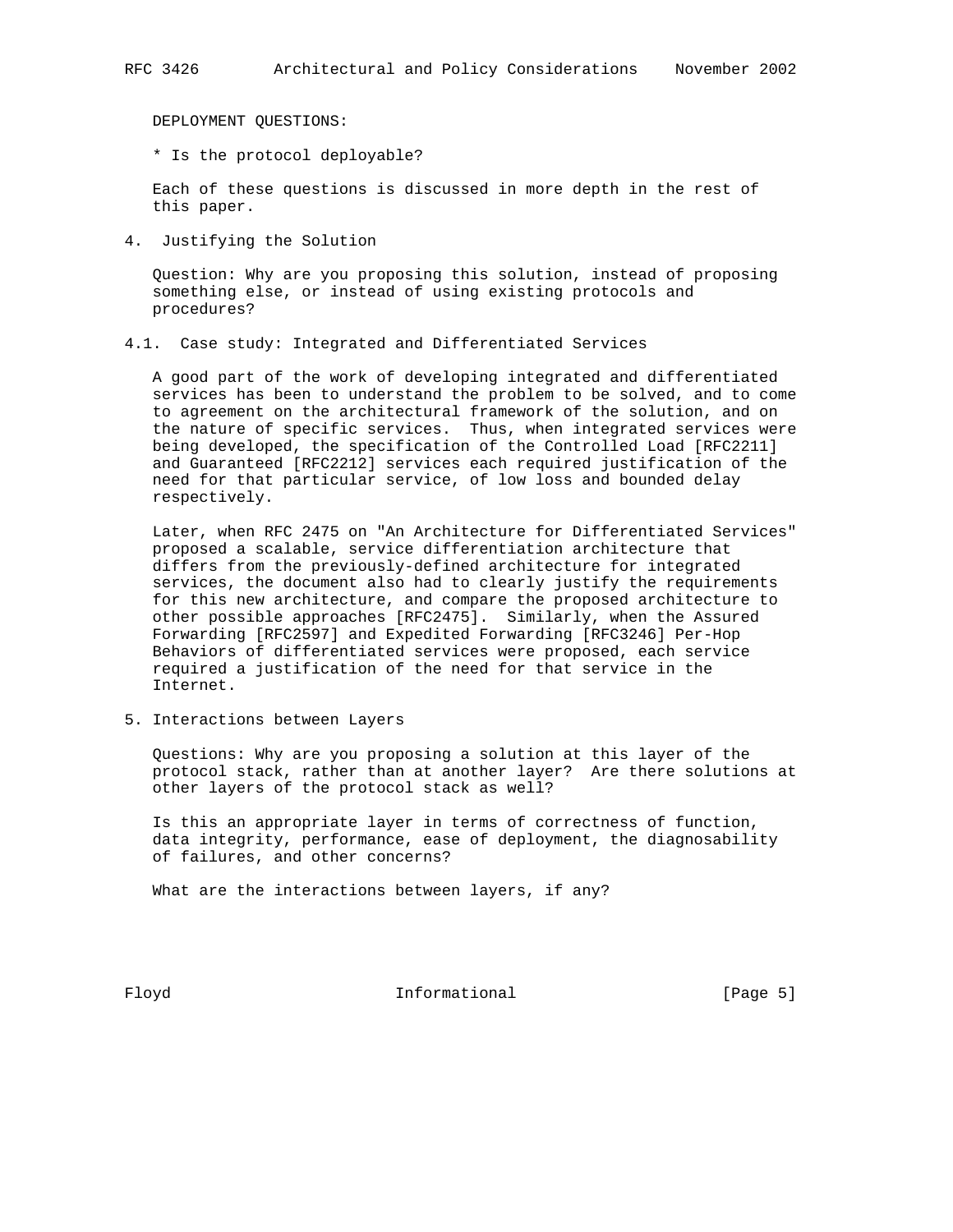## 5.1. Discussion: The End-to-End Argument

 The classic 1984 paper on "End-To-End Arguments In System Design" [SRC84] begins a discussion of where to place functions among modules by suggesting that "functions placed at low levels of a system may be redundant or of little value when compared with the cost of providing them at that low level. Examples discussed in the paper include bit error recovery, security using encryption, duplicate message suppression, recovery from system crashes, and delivery acknowledgement. Low level mechanisms to support these functions are justified only as performance enhancements." The end-to-end principle is one of the key architectural guidelines to consider in choosing the appropriate layer for a function.

#### 5.2. Case study: Endpoint Congestion Management

 The goal of the Congestion Manager in Endpoint Congestion Management is to allow multiple concurrent flows with the same source and destination address to share congestion control state [RFC3124]. There has been a history of proposals for multiplexing flows at different levels of the protocol stack; proposals have included adding multiplexing at the HTTP (WebMux) and TCP (TCP Control Blocks) layers, as well as below TCP (the Congestion Manager) [Multiplexing].

 However, the 1989 article on "Layered Multiplexing Considered Harmful" suggests that "the extensive duplication of multiplexing functionality across the middle and upper layers is harmful and should be avoided" [T89]. Thus, one of the key issues in providing mechanisms for multiplexing flows is to determine which layer or layers of the protocol stack are most appropriate for providing this functionality. The natural tendency of each researcher is generally to add functionality at the layer that they know the best; this does not necessarily result in the most appropriate overall architecture.

### 5.3. Case study: Layering Applications on Top of HTTP

 There has been considerable interest in layering applications on top of HTTP [RFC3205]. Reasons cited include compatibility with widely deployed browsers, the ability to reuse client and server libraries, the ability to use existing security mechanisms, and the ability to traverse firewalls. As RFC 3205 discusses, "the recent interest in layering new protocols over HTTP has raised a number of questions when such use is appropriate, and the proper way to use HTTP in contexts where it is appropriate." Thus, RFC 3205 addresses not only the benefits of layering applications on top of HTTP, but also evaluates the additional complexity and overhead of layering an application on top of HTTP, compared to the costs of introducing a special-purpose protocol.

Floyd **Informational Informational** [Page 6]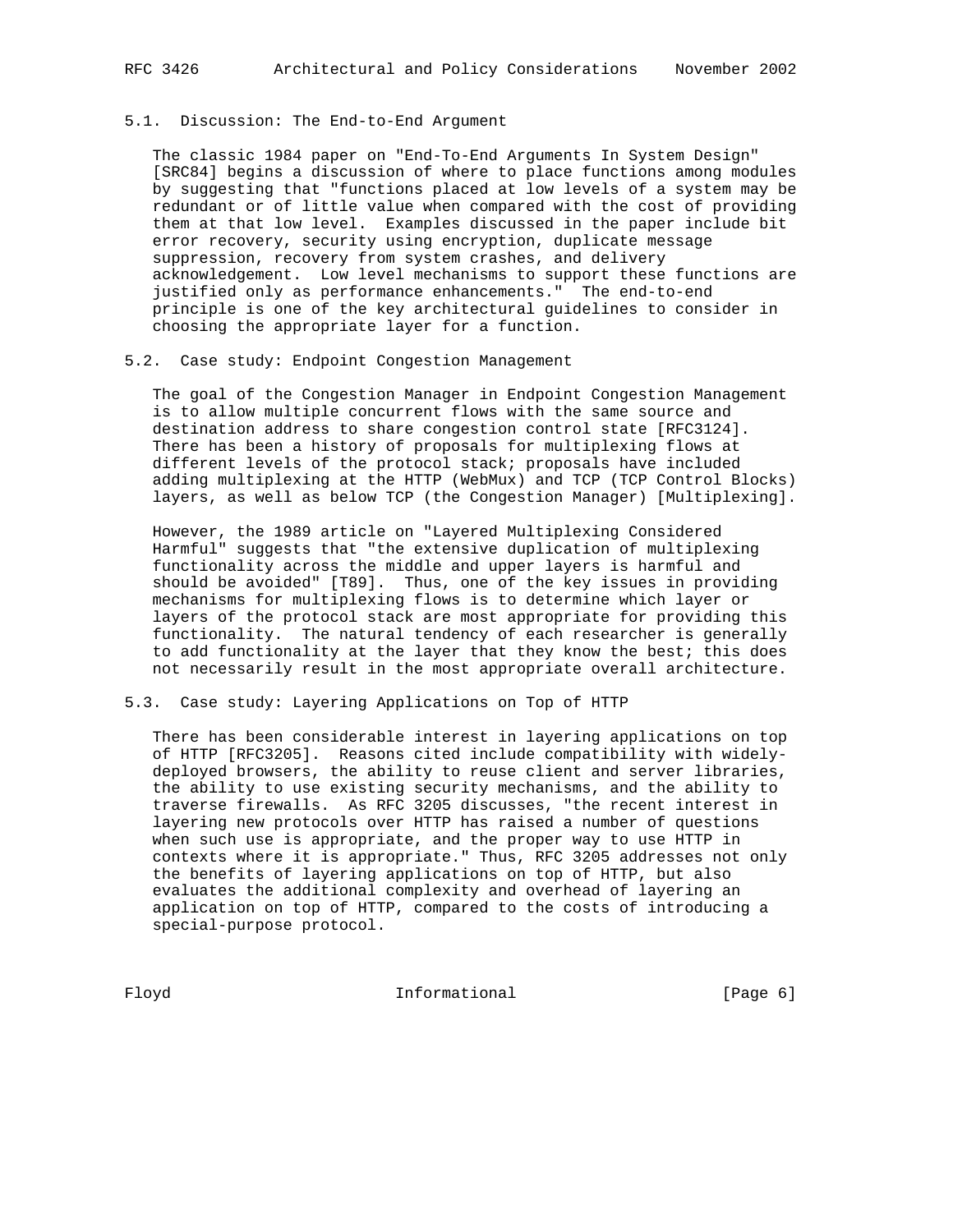The web page on "References on Layering and the Internet Architecture" has pointers to additional papers discussing general layering issues in the Internet architecture [Layering].

6. Long-term vs. Short-term Solutions

 Questions: Is this proposal the best long-term solution to the problem?

 If not, what are the long-term costs of this solution, in terms of restrictions on future development, if any? What are the requirements for the development of longer-term solutions?

6.1. Case study: Traversing NATs

 In order to address problems with NAT middleboxes altering the external address of endpoints, various proposals have been made for mechanisms where an originating process attempts to determine the address (and port) by which it is known on the other side of a NAT. This would allow an originating process to be able to use address data in the protocol exchange, or to advertise an external address from which it will receive connections.

 The IAB in [RFC3424] has outlined reasons why these proposals can be considered, at best, short-term fixes to specific problems, and the specific issues to be carefully evaluated before standardizing such proposals. These issues include the identification of the limited-scope problem to be fixed, the description of an exit strategy for the short-term solution, and the description of the longer-term problems left unsolved by the short-term solution.

7. Looking at the whole picture vs. making a building block

 For a complex protocol which interacts with protocols from other standards bodies as well as from other IETF working groups, it can be necessary to keep in mind the overall picture while, at the same time, breaking out specific parts of the problem to be standardized in particular working groups.

 Question: Have you considered the larger context, while restricting your own design efforts to one part of the whole?

 Question: Are there parts of the overall solution that will have to be provided by other IETF Working Groups or by other standards bodies?

Floyd **Informational** Informational [Page 7]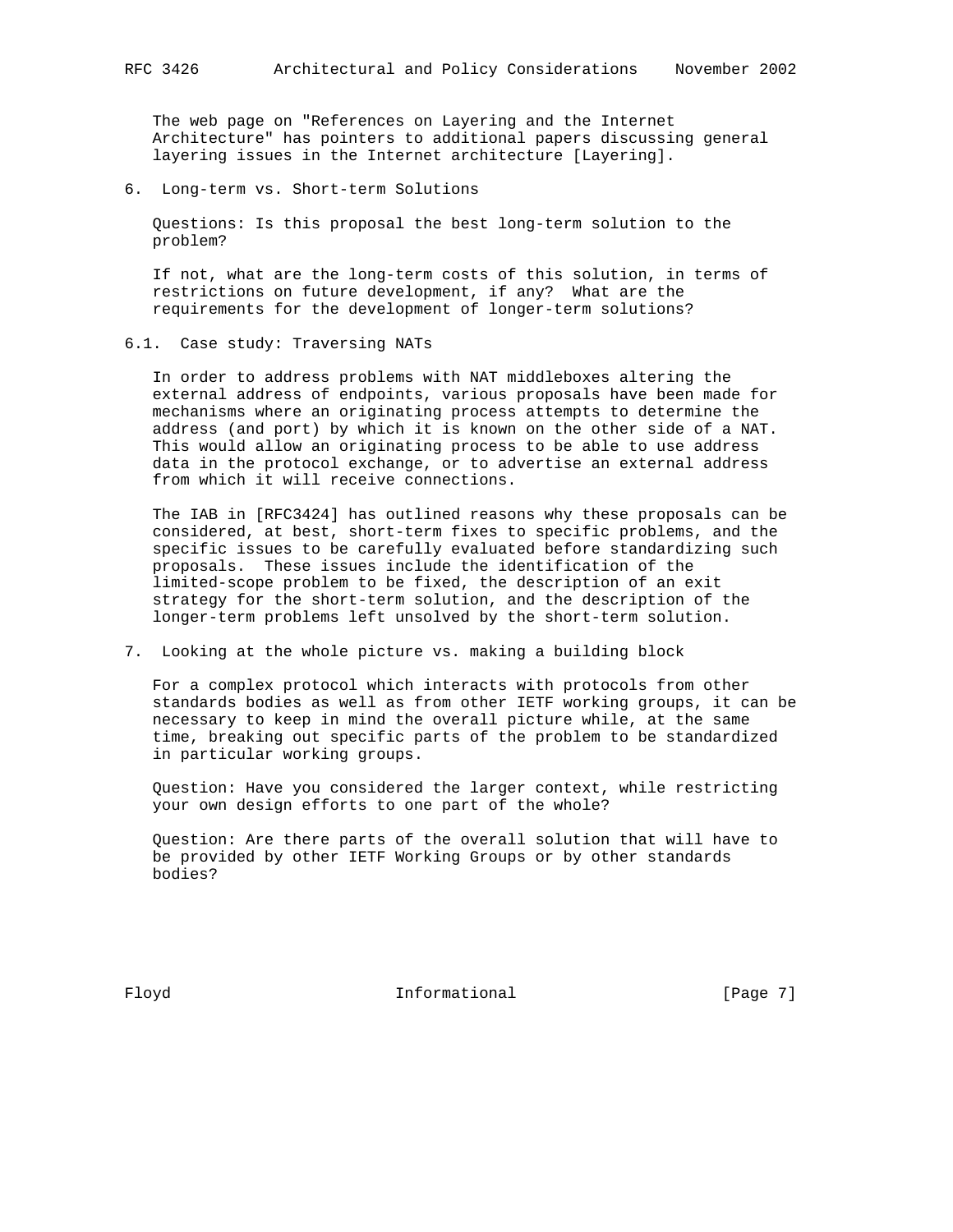7.1. Case Study: The Session Initiation Protocol (SIP)

 The Session Initiation Protocol (SIP) [RFC2543], for managing connected, multimedia sessions, is an example of a complex protocol that has been broken into pieces for standardization in other working groups. SIP has also involved interaction with other standardization bodies.

 The basic SIP framework is being standardized by the SIP working group. This working group has focused on the core functional features of setting up, managing, and tearing down multimedia sessions. Extensions are considered if they relate to these core features.

 The task of setting up a multimedia session also requires a description of the desired multimedia session. This is provided by the Session Description Protocol (SDP). SDP is a building block that is supplied by the Multiparty Multimedia Session Control (MMUSIC) working group. It is not standardized within the SIP working group.

 Other working groups are involved in standardizing extensions to SIP that fall outside of core functional features or applications. The SIPPING working group is analyzing the requirements for SIP applied to different tasks, and the SIMPLE working group is examining the application of SIP to instant messaging and presence. The IPTEL working group is defining a call processing language (CPL) that interacts with SIP in various ways. These working groups occasionally feed requirements back into the main SIP working group.

 Finally, outside standardization groups have been very active in providing the SIP working group with requirements. The Distributed Call Signaling (DCS) group from the PacketCable Consortium, 3GPP, and 3GPP2 are all using SIP for various telephony-related applications, and members of these groups have been involved in drafting requirements for SIP. In addition, there are extensions of SIP which are under consideration in these standardization bodies. Procedures are under development in the IETF to address proposed extensions to SIP, including a category of preliminary, private, or proprietary extensions, and to provide for the safe management of the SIP namespace [MBMWOR02].

8. Weighing architectural benefits against architectural costs

 Questions: How do the architectural benefits of a proposed new protocol compare against the architectural costs, if any? Have the architectural costs been carefully considered?

Floyd **Informational Informational** [Page 8]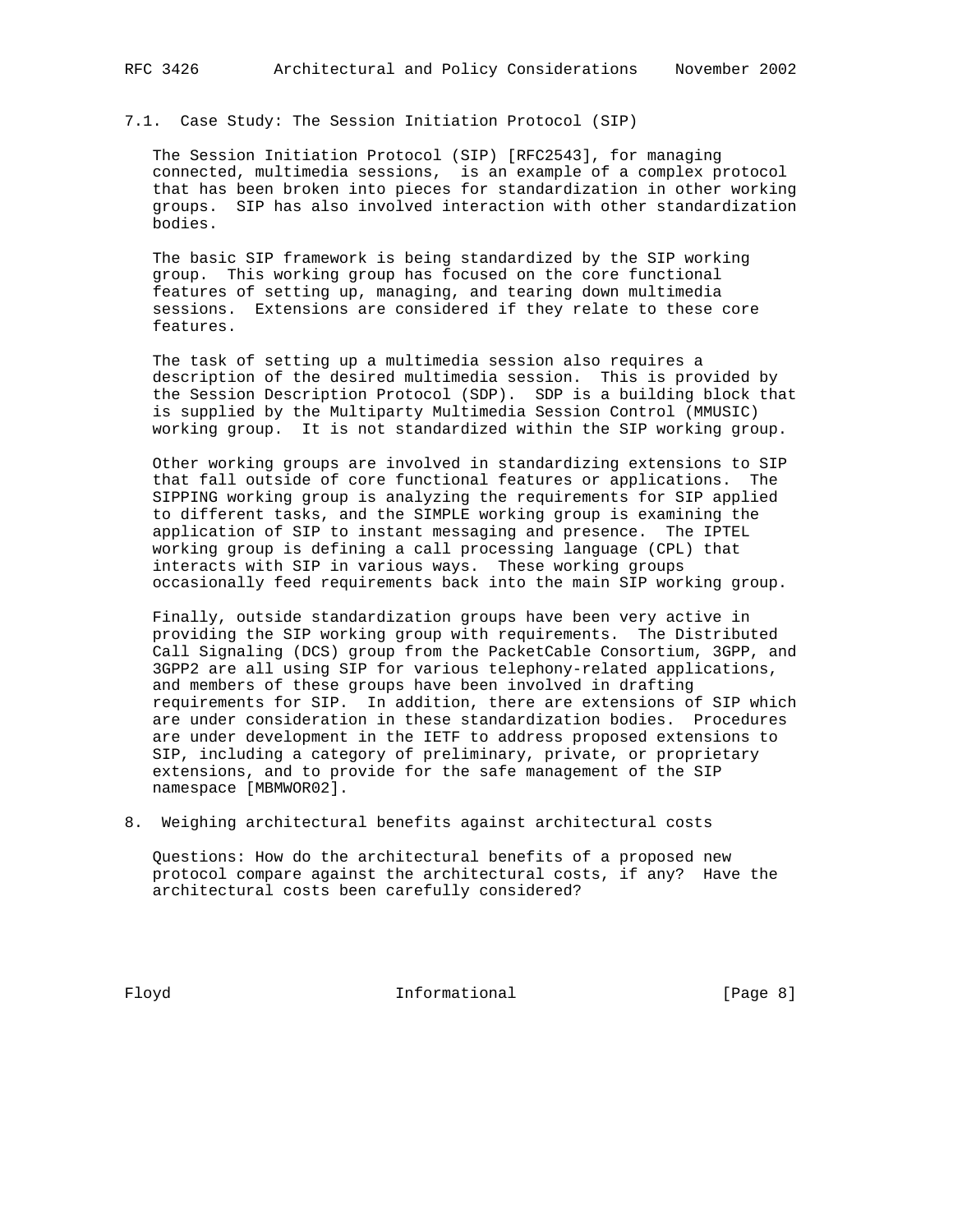#### 8.1. Case Study: Performance-enhancing proxies (PEPs)

 RFC 3135 [RFC3135] considers the relative costs and benefits of placing performance-enhancing proxies (PEPs) in the middle of a network to address link-related degradations. In the case of PEPs, the potential costs include disabling the end-to-end use of IP layer security mechanisms; introducing a new possible point of failure that is not under the control of the end systems; adding increased difficulty in diagnosing and dealing with failures; and introducing possible complications with asymmetric routing or mobile hosts. RFC 3135 carefully considers these possible costs, the mitigations that can be introduced, and the cases when the benefits of performance-enhancing proxies to the user are likely to outweigh the costs.

8.2. Case Study: Open Pluggable Edge Services (OPES)

 One of the issues raised by middleboxes in the Internet involves the end-to-end integrity of data. This is illustrated in the recent question of chartering the Open Pluggable Edge Services (OPES) Working Group. Open Pluggable Edge Services are services that would be deployed as application-level intermediaries in the network, for example, at a web proxy cache between the origin server and the client. These intermediaries would transform or filter content, with the explicit consent of either the content provider or the end user.

 One of the architectural issues that arose in the process of chartering the OPES Working Group concerned the end-to-end integrity of data. As an example, it was suggested that "OPES would reduce both the integrity, and the perception of integrity, of communications over the Internet, and would significantly increase uncertainly about what might have been done to content as it moved through the network", and that therefore the risks of OPES outweighed the benefits [CDT01].

 As one consequence of this debate, the IAB wrote a document on "IAB Architectural and Policy Considerations for OPES", considering both the potential architectural benefits and costs of OPES [RFC3238]. This document did not recommend specific solutions or mandate specific functional requirements, but instead included recommendations of issues such as concerns about data integrity that OPES solutions standardized in the IETF should be required to address.

Floyd **Informational Informational** [Page 9]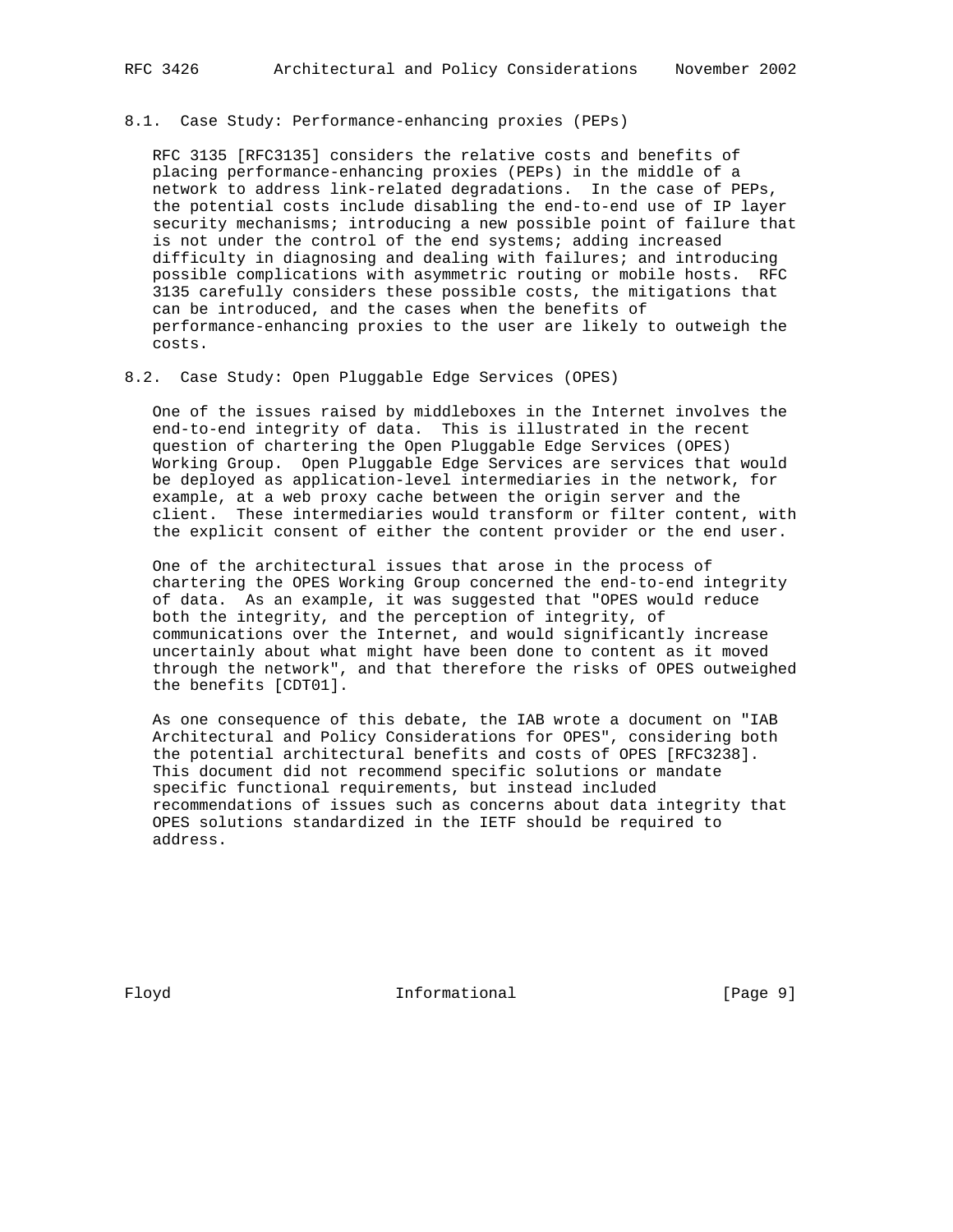## 9. General Robustness Questions

 Questions: How robust is the protocol, not just to the failure of nodes, but also to compromised or malfunctioning components, imperfect or defective implementations, etc?

 Does the protocol take into account the realistic conditions of the current or future Internet (e.g., packet drops and packet corruption, packet reordering, asymmetric routing, etc.)?

### 9.1. Discussion: Designing for Robustness

 Robustness has long been cited as one of the overriding goals of the Internet architecture [Clark88]. The robustness issues discussed in [Clark88] largely referred to the robustness of packet delivery even in the presence of failed routers; today robustness concerns have widened to include a goal of robust performance in the presence of a wide range of failures, buggy code, and malicious actions.

 As [ASSW02] argues, protocols need to be designed somewhat defensively, to maximize robustness against inconsistencies and errors. [ASSW02] discusses several approaches for increasing robustness in protocols, such as verifying information whenever possible; designing interfaces that are conceptually simple and therefore less conducive to error; protecting resources against attack or overuse; and identifying and exposing errors so that they can be repaired.

 Techniques for verifying information range from verifying that acknowledgements in TCP acknowledge data that was actually sent, to providing mechanisms for routers to verify information in routing messages.

 Techniques for protecting resources against attack range from preventing "SYN flood" attacks by designing protocols that don't allocate resources for a single SYN packet, to partitioning resources (e.g., preventing one flow or aggregate from using all of the link bandwidth).

9.2. Case Study: Explicit Congestion Notification (ECN)

 The Internet is based on end-to-end congestion control, and historically the Internet has used packet drops as the only method for routers to indicate congestion to the end nodes. ECN [RFC3168] is a recent addition to the IP architecture to allow routers to set a bit in the IP packet header to inform end-nodes of congestion, instead of dropping the packet.

Floyd **Informational Informational** [Page 10]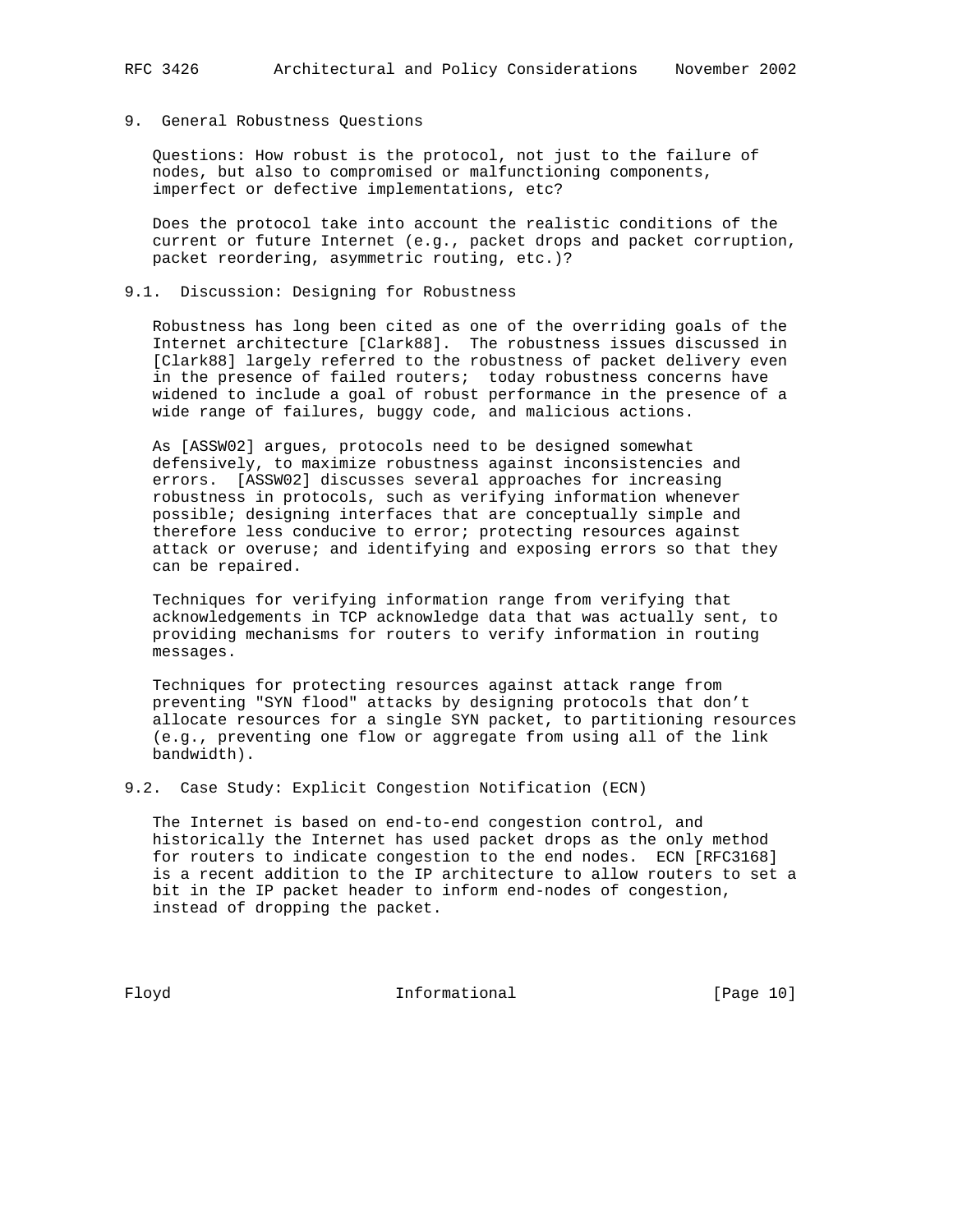The first, Experimental specification of ECN [RFC3168] contained an extensive discussion of the dangers of a rogue or broken router "erasing" information from the ECN field in the IP header, thus preventing indications of congestion from reaching the end-nodes. To add robustness, the standards-track specification [RFC3168] specified an additional codepoint in the IP header's ECN field, to use for an ECN "nonce". The development of the ECN nonce was motivated by earlier research on specific robustness issues in TCP [SCWA99]. RFC 3168 explains that the addition of the codepoint "is motivated primarily by the desire to allow mechanisms for the data sender to verify that network elements are not erasing the CE codepoint, and that data receivers are properly reporting to the sender the receipt of packets with the CE codepoint set, as required by the transport protocol." Supporting mechanisms for the ECN nonce are needed in the transport protocol to ensure robustness of delivery of the ECN-based congestion indication.

 In contrast, a more difficult and less clear-cut robustness issue for ECN concerns the differential treatment of packets in the network by middleboxes, based on the TCP header's ECN flags in a TCP SYN packet [RFC3360]. The issue concerns "ECN-setup" SYN packets, that is, SYN packets with ECN flags set in the TCP header to negotiate the use of ECN between the two TCP end-hosts. There exist firewalls in the network that drop "ECN-setup" SYN packets, others that send TCP Reset messages, and yet others that zero ECN flags in TCP headers. None of this was anticipated by the designers of ECN, and RFC 3168 added optional mechanisms to permit the robust operation of TCP in the presence of firewalls that drop "ECN-setup" SYN packets. However, ECN is still not robust to all possible scenarios of middleboxes zeroing ECN flags in the TCP header. Up until now, transport protocols have been standardized independently from the mechanisms used by middleboxes to control the use of these protocols, and it is still not clear what degree of robustness is required from transport protocols in the presence of the unauthorized modification of transport headers in the network. These and similar issues are discussed in more detail in [RFC3360].

10. Avoiding Tragedy of the Commons

 Question: Is performance still robust if everyone is using the new protocol? Are there other potential impacts of widespread deployment that need to be considered?

10.1. Case Study: End-to-end Congestion Control

 [RFC2914] discusses the potential for congestion collapse if flows are not using end-to-end congestion control in a time of high congestion. For example, if a new transport protocol was proposed

Floyd **Informational Informational** [Page 11]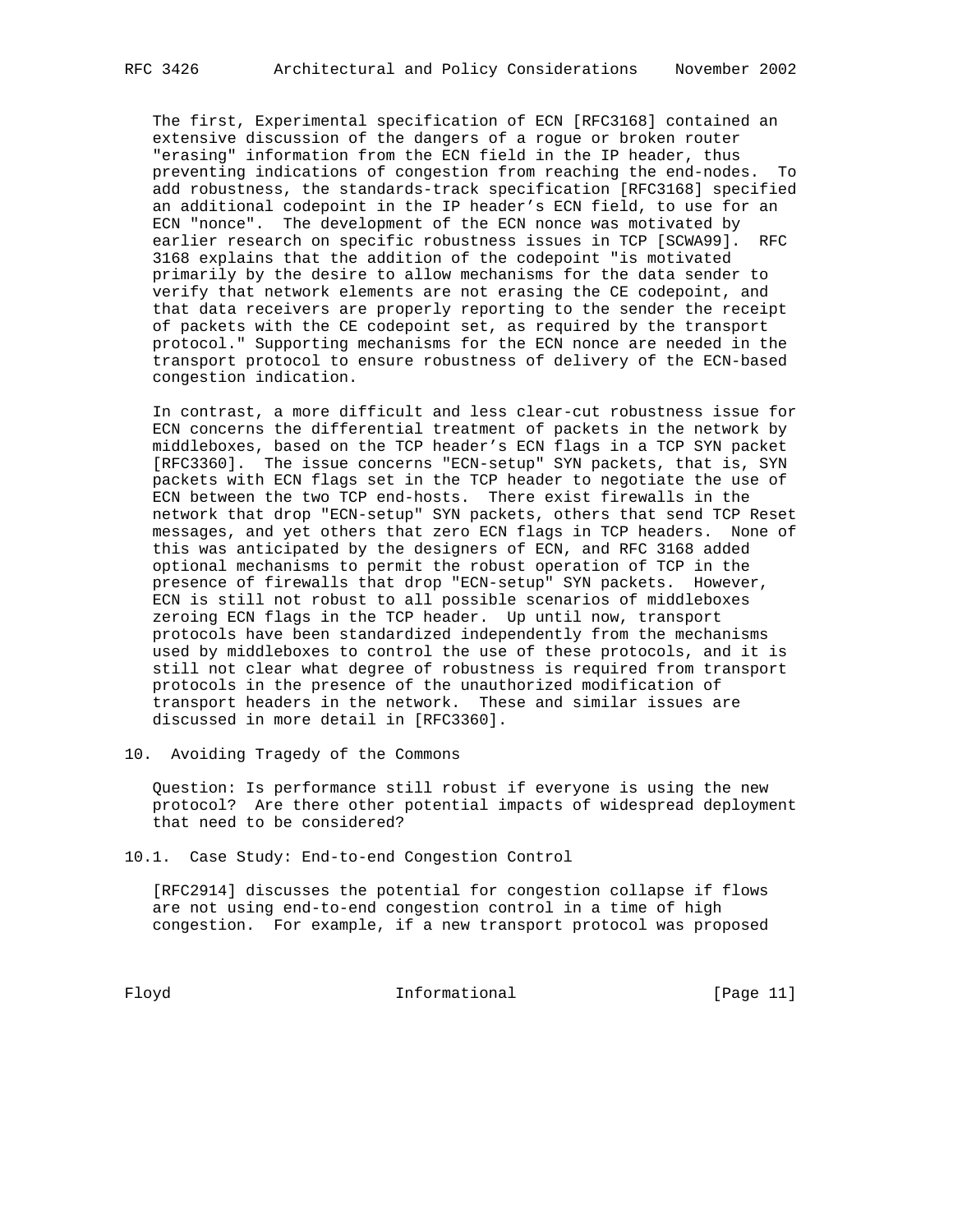that did not use end-to-end congestion control, it might be easy to show that an individual flow using the new transport protocol would perform quite well as long as all of the competing flows in the network were using end-to-end congestion control. To fully evaluate the new transport protocol, it is necessary to look at performance when many flows are competing, all using the new transport protocol. If all of the competing flows were using the more aggressive transport protocol in a time of high congestion, the result could be high steady-state packet drop rates and reduced overall throughput, with busy links carrying packets that will only be dropped downstream. This can be viewed as a form of tragedy of the commons, when a practice that is productive if done by only one person (e.g., adding a few more sheep to the common grazing pasture) is instead counter-productive when done by everyone [H68].

#### 11. Balancing Competing Interests

 Question: Does the protocol protect the interests of competing parties (e.g., not only end-users, but also ISPs, router vendors, software vendors, or other parties)?

### 11.1. Discussion: balancing competing interests

 [CWSB02] discusses the role that competition between competing interests plays in the evolution of the Internet, and takes the position that the role of Internet protocols is to design the playing field in this competition, rather than to pick the outcome. The IETF has long taken the position that it can only design the protocols, and that often two competing approaches will be developed, with the marketplace left to decide between them [A02]. (It has also been suggested that "the marketplace" left entirely to itself does not always make the best decisions, and that working to identify and adopt the technically best solution is sometimes helpful. Thus, while the role of the marketplace should not be ignored, the decisions of the marketplace should also not be held as sacred or infallible.)

 An example cited in [CWSB02] of modularization in support of competing interests is the decision to use codepoints in the IP header to select QoS, rather than binding QoS to other properties such as port numbers. This separates the structural and economic issues related to QoS from technical issues of protocols and port numbers, and allows space for a wide range of structural and pricing solutions to emerge.

 There have been perceived problems over the years of individuals adding unnecessary complexity to IETF protocols, increasing the barrier to other implementations of those protocols. Clearly such

Floyd **Informational Informational** [Page 12]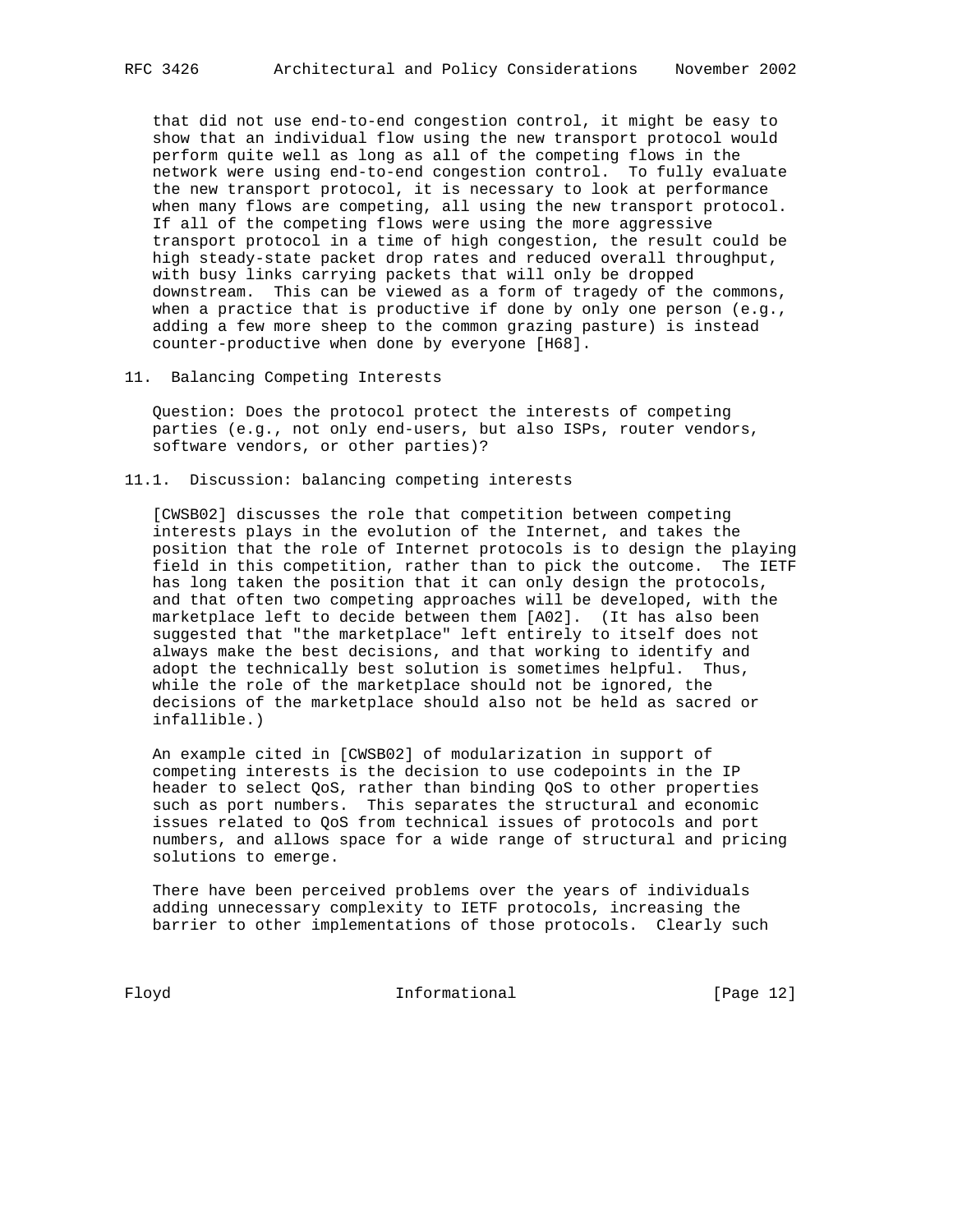action would not be protecting the interests of open competition. Underspecified protocols can also serve as an unnecessary barrier to open competition.

12. Designing for Choice vs. Avoiding Unnecessary Complexity:

 Is the protocol designed for choice, to allow different players to express their preferences where appropriate? At the other extreme, does the protocol provide so many choices that it threatens interoperability or introduces other significant problems?

12.1. Discussion: the importance of choice

 [CWSB02] suggests that "the fundamental design goal of the Internet is to hook computers together, and since computers are used for unpredictable and evolving purposes, making sure that the users are not constrained in what they can do is doing nothing more than preserving the core design tenet of the Internet. In this context, user empowerment is a basic building block, and should be embedded into all mechanism whenever possible."

 As an example of choice, "the design of the mail system allows the user to select his SMTP server and his POP server" [CWSB02]. More open-ended questions about choice concern the design of mechanisms that would enable the user to choose the path at the level of providers, or to allow users to choose third-party intermediaries such as web caches, or providers for Open Pluggable Edge Services (OPES). [CWSB02] also notes that the issue of choice itself reflects competing interests. For example, ISPs would generally like to lock in customers, while customers would like to preserve their ability to change among providers.

 At the same time, we note that excessive choice can lead to "kitchen sink" protocols that are inefficient and hard to understand, have too much negotiation, or have unanticipated interactions between options. For example, [P99] notes that excessive choice can lead to difficulty in ensuring interoperability between two independent, conformant implementations of the protocol.

 The dangers of excessive options are also discussed in [MBMWOR02], which gives guidelines for responding to the "continuous flood" of suggestions for modifications and extensions to SIP (Session Initiation Protocol). In particular, the SIP Working Group is concerned that proposed extensions have general use, and do not provide efficiency at the expense of simplicity or robustness. [MBMWOR02] suggests that other highly extensible protocols developed in the IETF might also benefit from more coordination of extensions.

Floyd **Informational Informational** [Page 13]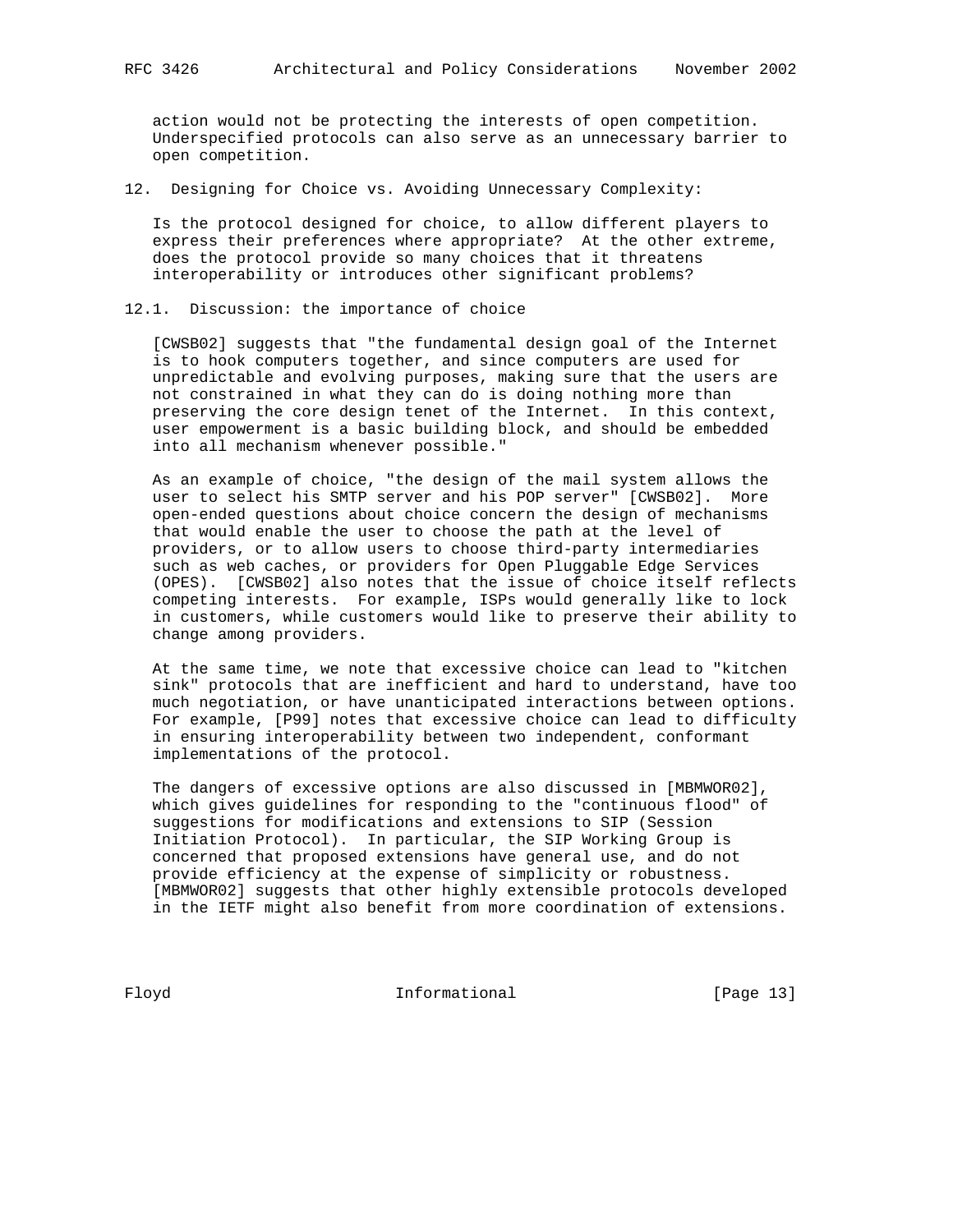#### 13. Preserving evolvability?

 Does the protocol protect the interests of the future, by preserving the evolvability of the Internet? Does the protocol enable future developments?

 If an old protocol is overloaded with new functionality, or reused for new purposes, have the possible complexities introduced been taken into account?

 For a protocol that introduces new complexity to the Internet architecture, does the protocol add robustness and preserve evolvability? Does it also introduce unwanted new fragilities to the system?

### 13.1. Discussion: evolvability

 There is an extensive literature and an ongoing discussion about the evolvability, or lack of evolvability, of the Internet infrastructure; the web page on "Papers on the Evolvability of the Internet Infrastructure" has pointers to some of this literature [Evolvability]. Issues range from the evolvability and overloading of the DNS; the difficulties of the Internet in evolving to incorporate multicast, QoS, or IPv6; the difficulties of routing in meeting the demands of a changing and expanding Internet; and the role of firewalls and other middleboxes in limiting evolvability.

 [CWSB02] suggests that among all of the issues of evolvability, "keeping the net open and transparent for new applications is the most important goal." In the beginning, the relative transparency of the infrastructure was sufficient to ensure evolvability, where a "transparent" network simply routes packets from one end-node to another. However, this transparency has become more murky over time, as cataloged in [RFC3234], which discusses the ways that middleboxes interact with existing protocols and increase the difficulties in diagnosing failures. [CWSB02] realistically suggests the following guideline: "Failures of transparency will occur - design what happens then," where examples of failures of transparency include firewalls, application filtering, connection redirection, caches, kludges to DNS, and the like. Thus, maintaining evolvability also requires mechanisms for allowing evolution in the face of a lack of transparency of the infrastructure itself.

 One of the ways for maintaining evolvability is for designers of new mechanisms and protocols to be as clear as possible about the assumptions that are being made about the rest of the network. New

Floyd **Informational Informational** [Page 14]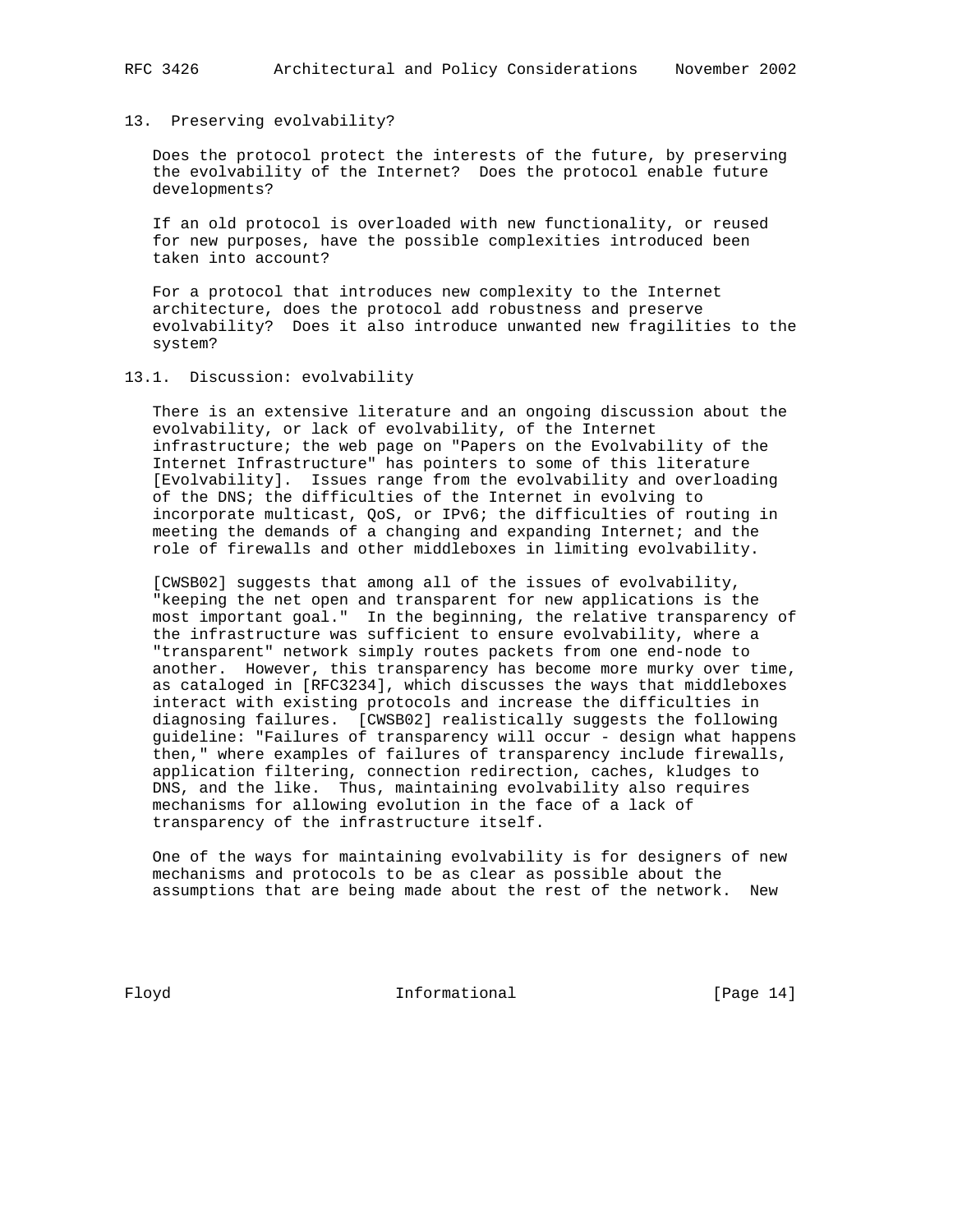mechanisms that make unwarranted assumptions about the network can end up placing unreasonable constraints on the future evolution of the network.

13.2. Discussion: overloading

 There has been a strong tendency in the last few years to overload some designs with new functionality, with resulting operational complexities. Extensible protocols could be seen as one of the tools for providing evolvability. However, if protocols and systems are stretched beyond their reasonable design parameters, then scaling, reliability, or security issues could be introduced. Examples of protocols that have been seen as either productively extended, or as dangerously overloaded, or both, include DNS [K02,RFC3403], MPLS [A02a], and BGP [B02]. In some cases, overloading or extending a protocol may reduce total complexity and deployment costs by avoiding the creation of a new protocol; in other cases a new protocol might be the simpler solution.

 We have a number of reusable technologies, including component technologies specifically designed for re-use. Examples include SASL, BEEP and APEX. TCP and UDP can also be viewed as reusable transport protocols, used by a range of applications. On the other hand, re-use should not go so far as to turn a protocol into a Trojan Horse, as has happened with HTTP [RFC3205].

### 13.3. Discussion: complexity, robustness, and fragility

 [WD02] gives a historical account of the evolution of the Internet as a complex system, with particular attention to the tradeoffs between complexity, robustness, and fragility. [WD02] describes the robustness that follows from the simplicity of a connectionless, layered, datagram infrastructure and a universal logical addressing scheme, and, as case studies, describes the increasing complexity of TCP and of BGP. The paper describes a complexity/robustness spiral of an initially robust design and the appearance of fragilities, followed by modifications for more robustness that themselves introduce new fragilities. [WD02] conjectures that "the Internet is only now beginning to experience an acceleration of this complexity/robustness spiral and, if left unattended, can be fully expected to experience arcane, irreconcilable, and far-reaching robustness problems in the not-too-distant future." Citing [WD02], [BFM02] focuses on the ways that complexity increases capital and operational expenditures in carrier IP network, and views complexity as the primary mechanism that impedes efficient scaling.

Floyd **Informational Informational** [Page 15]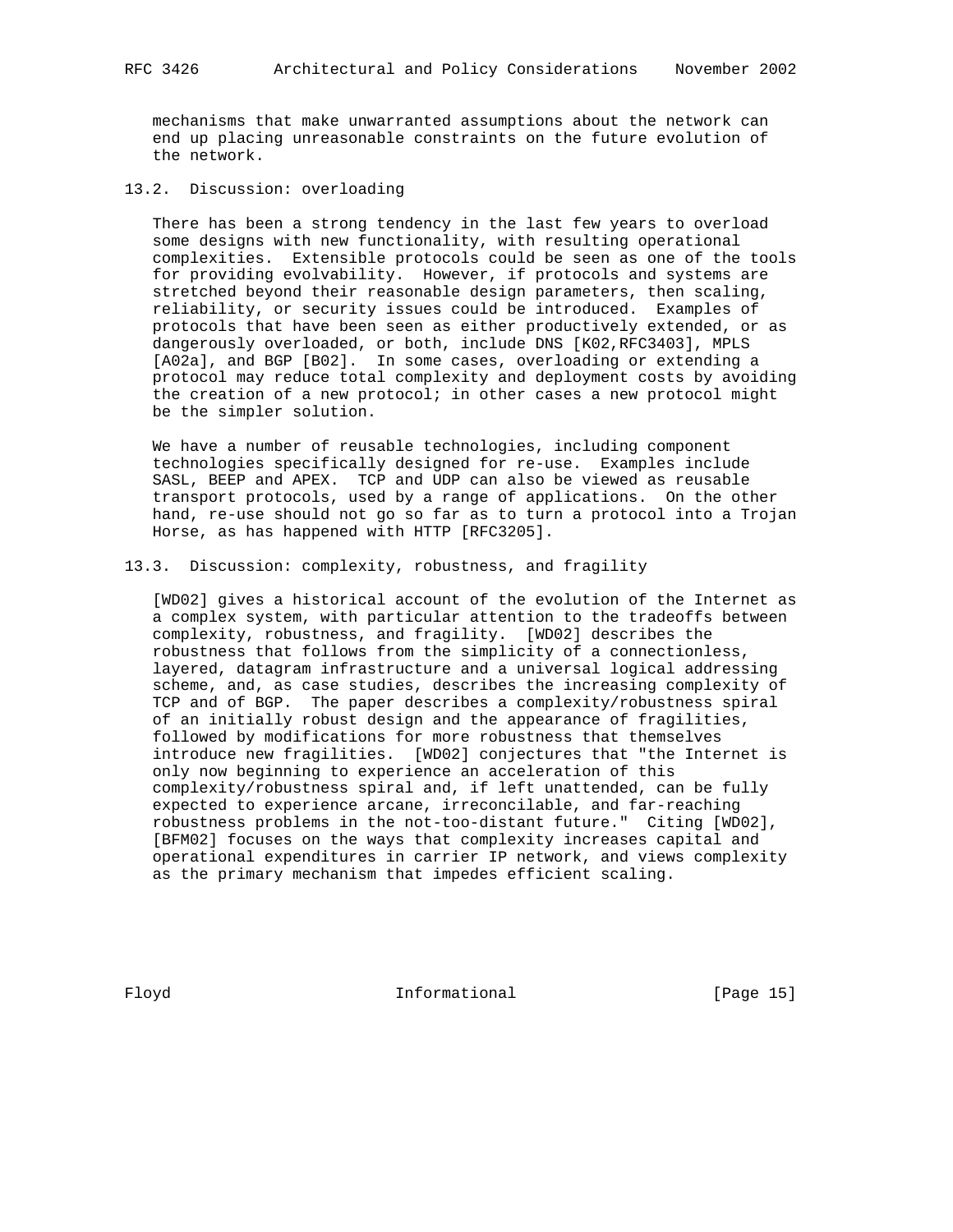## 14. Internationalization

 Where protocols require elements in text format, have the possibly conflicting requirements of global comprehensibility and the ability to represent local text content been properly weighed against each other?

### 14.1. Discussion: internationalization

 RFC 1958 [RFC1958] included a simple statement of the need for a common language:

 "Public (i.e. widely visible) names should be in case-independent ASCII. Specifically, this refers to DNS names, and to protocol elements that are transmitted in text format."

 The IETF has studied character set issues in general [RFC 2130] and made specific recommendations for the use of a standardized approach [RFC 2277]. The situation is complicated by the fact that some uses of text are hidden entirely in protocol elements and need only be read by machines, while other uses are intended entirely for human consumption. Many uses lie between these two extremes, which leads to conflicting implementation requirements.

 For the specific case of DNS, the Internationalized Domain Name working group is considering these issues. As stated in the charter of that working group, "A fundamental requirement in this work is to not disturb the current use and operation of the domain name system, and for the DNS to continue to allow any system anywhere to resolve any domain name." This leads to some very strong requirements for backwards compatibility with the existing ASCII-only DNS. Yet since the DNS has come to be used as if it was a directory service, domain names are also expected to be presented to users in local character sets.

 This document does not attempt to resolve these complex and difficult issues, but simply states this as an issue to be addressed in our work. The requirement that names encoded in a text format within protocol elements be universally decodable (i.e. encoded in a globally standard format with no intrinsic ambiguity) does not seem likely to change. However, at some point, it is possible that this format will no longer be case-independent ASCII.

Floyd **Informational Informational** [Page 16]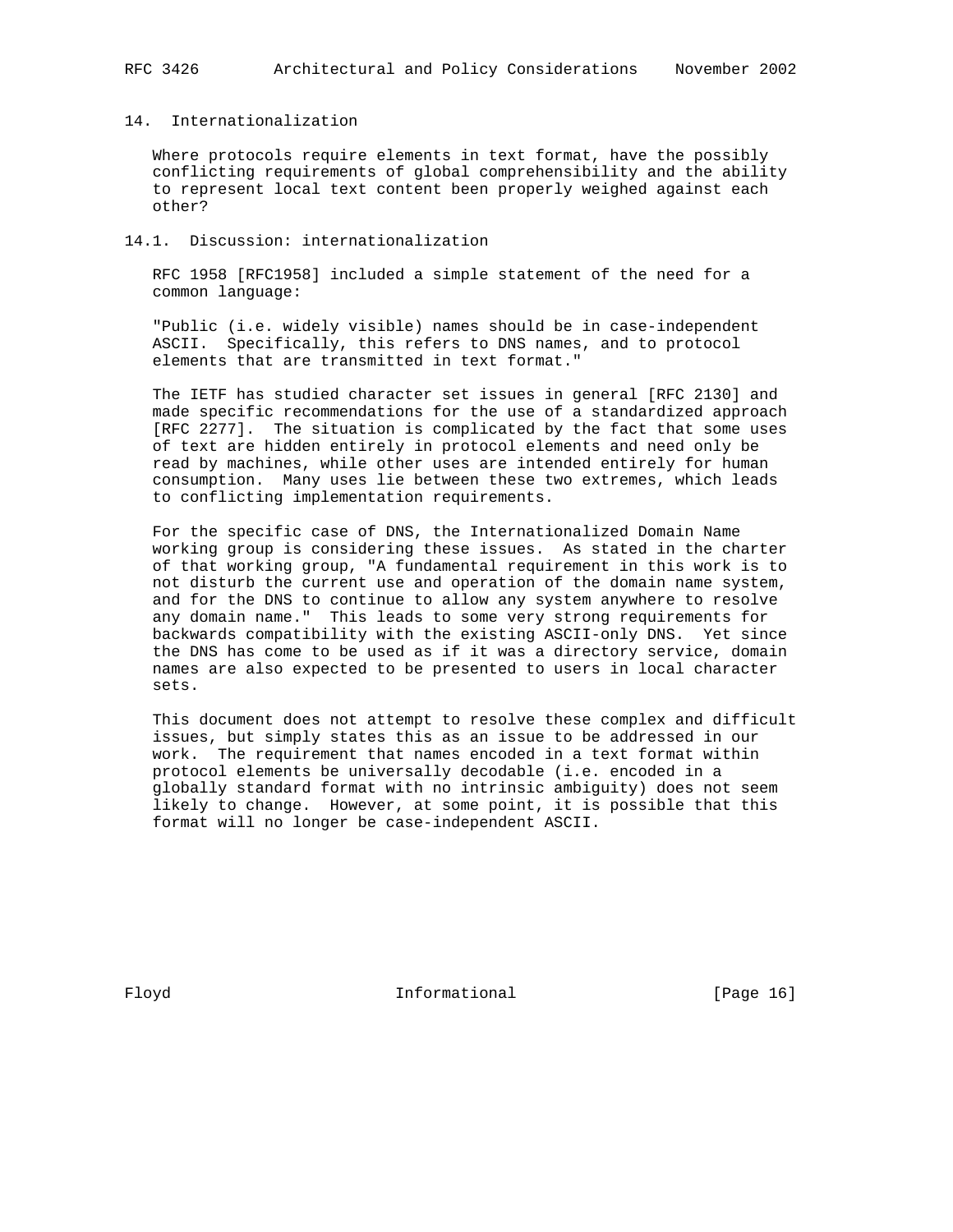#### 15. Deployability

Question: Is the protocol deployable?

15.1. Discussion: deployability

 It has been suggested that the failure to understand deployability considerations in the current environment is one of the major weakness of the IETF. As examples of deployment difficulties, RFC 2990 [RFC2990] discusses deployment difficulties with Quality of Service (QoS) architectures, various documents of the MBONE Deployment Working Group address deployment problems with IP Multicast, and the IPv6 Working Group discusses a wealth of issues related to the deployment of IPv6. [CN02] discusses how the deployment of Integrated Services has been limited by factors such as the failure to take into account administrative boundaries. Additional papers on difficulties in the evolution of the Internet architecture are available from [Evolvability].

 Issues that can complicate deployment include whether the protocol is compatible with pre-existing standards, and whether the protocol is compatible with the installed base. For example, a transport protocol is more likely to be deployable if it performs correctly and reasonably robustly in the presence of dropped, reordered, duplicated, delayed, and rerouted packets, as all of this can occur in the current Internet.

#### 16. Conclusions

 This document suggests general architectural and policy questions to be addressed when working on new protocols and standards in the IETF.

 The case studies in this document have generally been short illustrations of how the questions proposed in the document have been addressed in working groups in the past. However, we have generally steered away from case studies of more controversial issues, where there is not yet a consensus in the IETF community. Thus, we side-stepped suggestions for adding a case study for IKE (Internet Key Exchange) as an possible example of a protocol with too much negotiation, or of adding a case study of network management protocols as illustrating the possible costs of leaving things to the marketplace to decide. We would encourage others to contribute case studies of these or any other issues that may shed light on some of the questions in this document; any such case studies could include a careful presentation of the architectural reasoning on both sides.

Floyd **Informational Informational** [Page 17]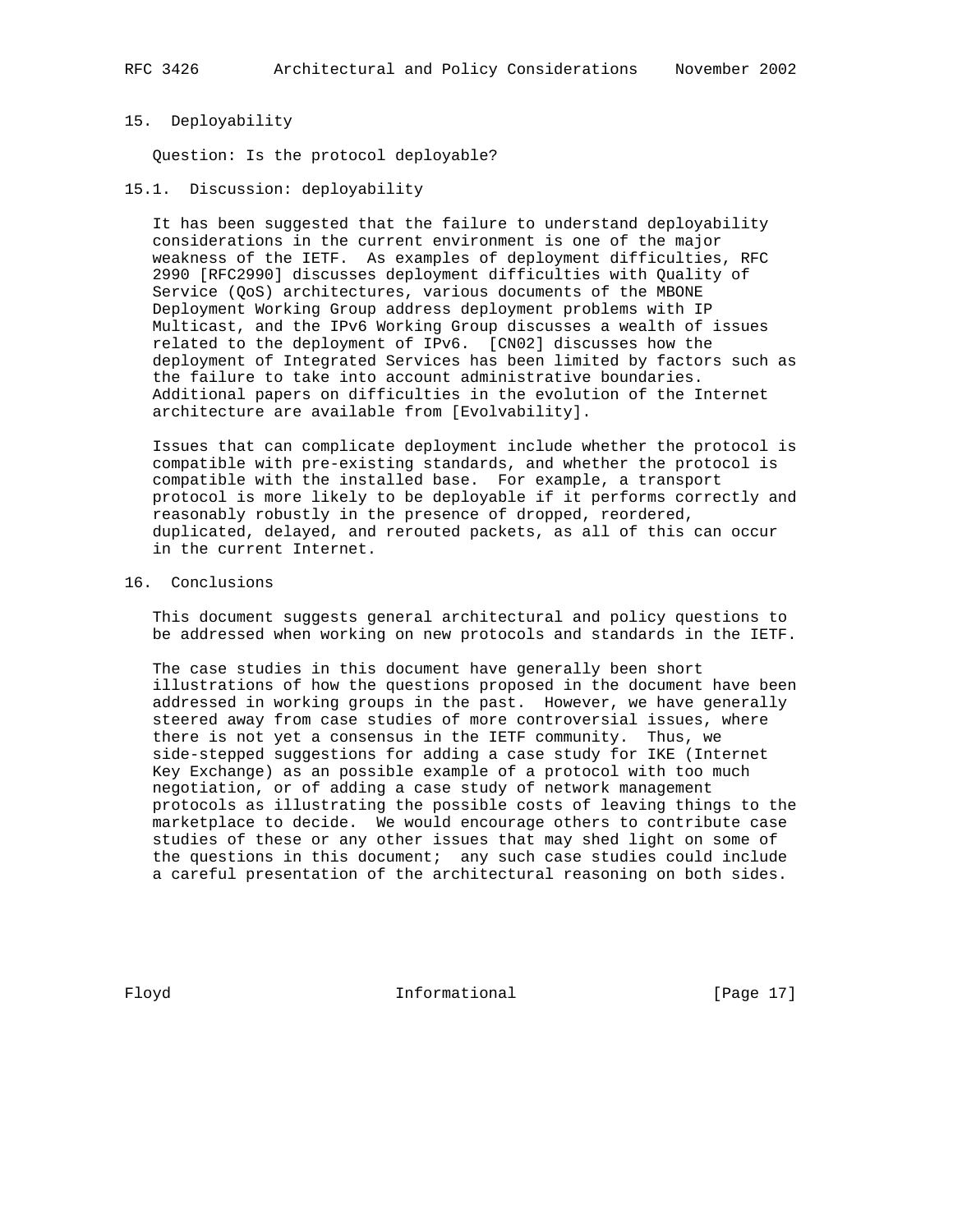we would conjecture that there is a lot to be learned, in terms of the range of answers to the questions posed in this document, by studying the successes, failures, and other struggles of the past.

 We would welcome feedback on this document for future revisions. Feedback could be send to the editor, Sally Floyd, at floyd@icir.org.

### 17. Acknowledgements

 This document has borrowed text freely from other IETF RFCs, and has drawn on ideas from [ASSW02], [CWSB02], [M01] and elsewhere. This document has developed from discussions in the IAB, and has drawn from suggestions made at IAB Plenary sessions and on the ietf general discussion mailing list. The case study on SIP was contributed by James Kempf, an early case study on Stresses on DNS was contributed by Karen Sollins, and Keith Moore contributed suggestions that were incorporated in a number of places in the document. The discussions on Internationalization and on Overloading were based on an earlier document by Brian Carpenter and Rob Austein. We have also benefited from discussions with Noel Chiappa, Karen Sollins, John Wroclawski, and others, and from helpful feedback from members of the IESG. We specifically thank Senthilkumar Ayyasamy, John Loughney, Keith Moore, Eric Rosen, and Dean Willis and others for feedback on various stages of this document.

- 18. Normative References
- 19. Informative References

| [A02] | Harald Alvestrand, "Re: How many standards or            |
|-------|----------------------------------------------------------|
|       | protocols", email to the ietf discussion mailing         |
|       | $list.$ Message-id: $<$ 598204031.1018942481@localhost>. |
|       | April 16, 2002.                                          |

- [A02a] Loa Andersson, "The Role of MPLS in Current IP Network", MPLS World News, September 16, 2002. URL "http://www.mplsworld.com/archi\_drafts/focus/analy andersson.htm".
- [ASSW02] T. Anderson, S. Shenker, I. Stoica, and D. Wetherall, "Design Guidelines for Robust Internet Protocols", HotNets-I, October 2002.
- [BFM02] Randy Bush, Tim Griffin, and David Meyer, "Some Internet Architectural Guidelines and Philosophy", Work in Progress.

Floyd **Informational Informational** [Page 18]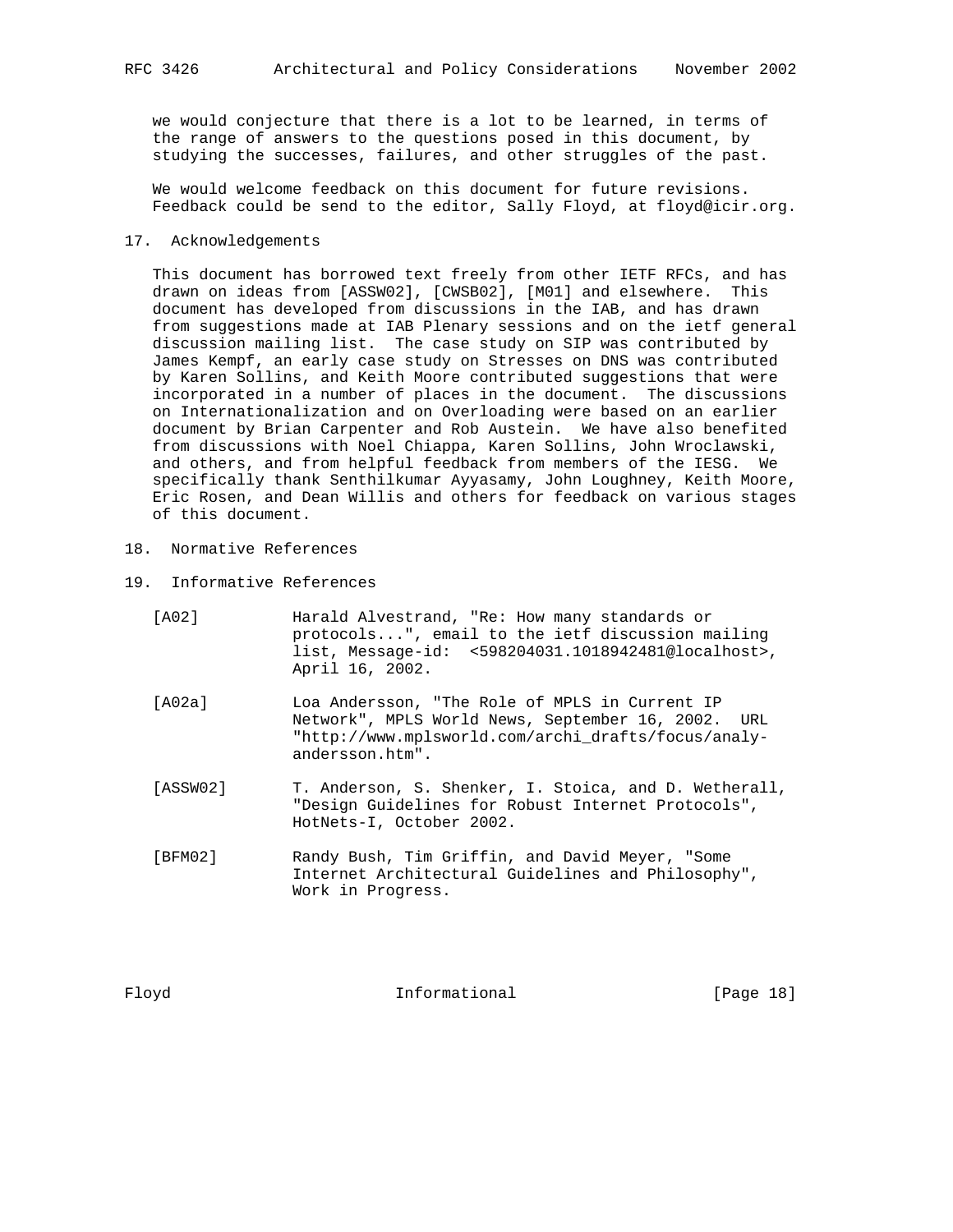- [B02] Hamid Ould-Brahim, Bryan Gleeson, Peter Ashwood-Smith, Eric C. Rosen, Yakov Rekhter, Luyuan Fang, Jeremy De Clercq, Riad Hartani, and Tissa Senevirathne, "Using BGP as an Auto-Discovery Mechanism for Network-based VPNs", Work in Progress.
- [CDT01] Policy Concerns Raised by Proposed OPES Working Group Efforts, email to the IESG, from the Center for Democracy & Technology, August 3, 2001. URL "http://www.imc.org/ietf-openproxy/mail archive/msg00828.html".
- [Clark88] David D. Clark, The Design Philosophy of the DARPA Internet Protocols, SIGCOMM 1988.
- [CN02] Brian Carpenter, Kathleen Nichols, "Differentiated Services in the Internet", Technical Report, February 2002, URL "http://www.research.ibm.com/resources/ paper\_search.shtml".
- [CWSB02] Clark, D., Wroslawski, J., Sollins, K., and Braden, R., "Tussle in Cyberspace: Defining Tomorrow's Internet", SIGCOMM 2002. URL "http://www.acm.org/sigcomm/sigcomm2002/papers/ tussle.html".
- [Evolvability] Floyd, S., "Papers on the Evolvability of the Internet Infrastructure". Web Page, URL "http://www.icir.org/floyd/evolution.html".
- [H68] Garrett Hardin, "The Tragedy of the Commons", Science, V. 162, 1968, pp. 1243-1248. URL "http://dieoff.org/page95.htm".
- [K02] John C. Klensin, "Role of the Domain Name System", Work in Progress.
- [Layering] Floyd, S., "References on Layering and the Internet Architecture", Web Page, URL "http://www.icir.org/floyd/layers.html".
- [Multiplexing] S. Floyd, "Multiplexing, TCP, and UDP: Pointers to the Discussion", Web Page, URL "http://www.icir.org/floyd/tcp\_mux.html".

Floyd **Informational Informational** [Page 19]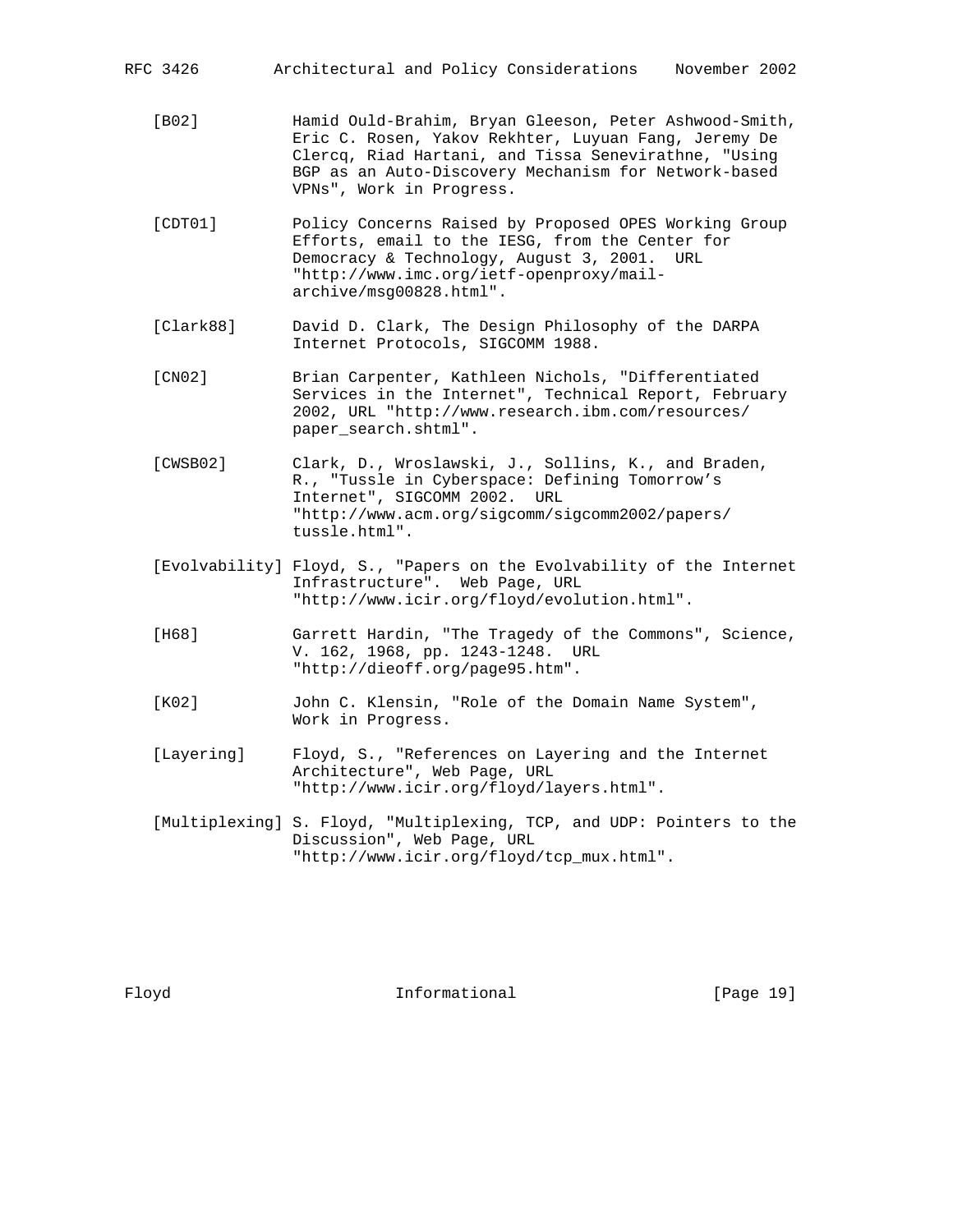| Architectural and Policy Considerations<br>RFC 3426 | November 2002 |
|-----------------------------------------------------|---------------|
|-----------------------------------------------------|---------------|

- [MBMWOR02] Mankin, A., Bradner, S., Mahy, R., Willis, D., Ott, J. and B. Rosen, "Change Process for the Session Initiation Protocol (SIP)", BCP 67, RFC 3427, November 2002.
- [M01] Tim Moors, A Critical Review of End-to-end Arguments in System Design, 2001. URL "http://uluru.poly.edu/˜tmoors/".
- [P99] Radia Perlman, "Protocol Design Folklore", in Interconnections Second Edition: Bridges, Routers, Switches, and Internetworking Protocols, Addison- Wesley, 1999.
- [RFC1958] Carpenter, B., "Architectural Principles of the Internet", RFC 1958, June 1996.
- [RFC2211] Wroclawski, J., "Specification of the Controlled Load Quality of Service", RFC 2211, September 1997.
- [RFC2212] Shenker, S., Partridge, C., and R. Guerin, "Specification of Guaranteed Quality of Service", RFC 2212, September 1997.
- [RFC2316] Bellovin, S., "Report of the IAB Security Architecture Workshop", RFC 2316, April 1998.
- [RFC2475] Blake, S., Black, D., Carlson, M., Davies, E., Wang, Z. and W. Weiss, "An Architecture for Differentiated Services", RFC 2475, December 1998.
- [RFC2543] Handley, M., Schulzrinne, H., Schooler, B. and J. Rosenberg, "SIP: Session Initiation Protocol", RFC 25434, March 1999.
- [RFC2597] Heinanen, J., Baker, F., Weiss, W. and J. Wroclawski, "Assured Forwarding PHB Group", RFC 2597, June 1999.
- [RFC2990] Huston, G., "Next Steps for the IP QoS Architecture", RFC 2990, November 2000.
- [RFC3124] Balakrishnan, H. and S. Seshan, "The Congestion Manager", RFC 3124, June 2001.
- [RFC3135] Border, J., Kojo, M., Griner, J., Montenegro, G. and Z. Shelby, "Performance Enhancing Proxies Intended to Mitigate Link-Related Degradations", RFC 3135, June 2001.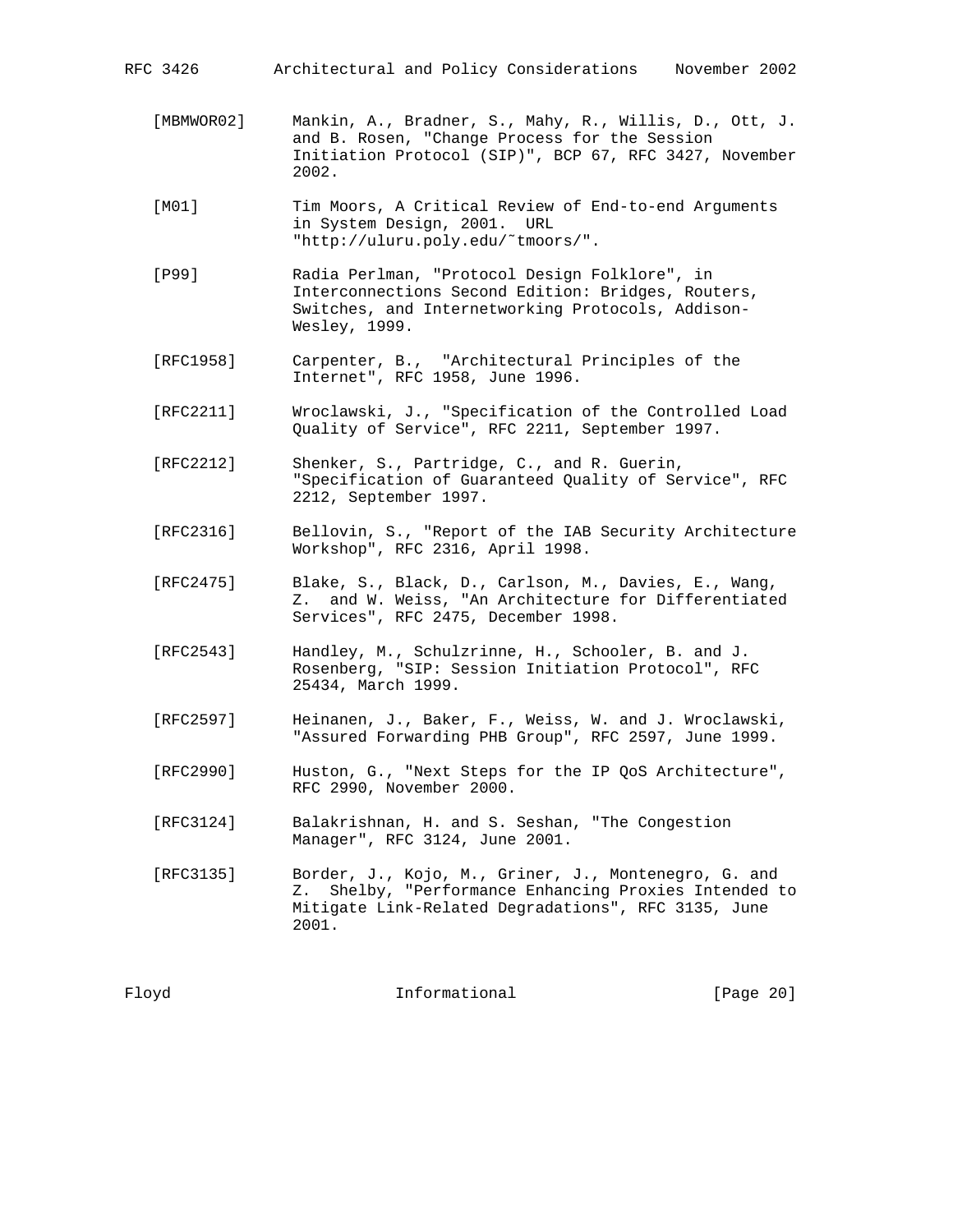- [RFC3168] Ramakrishnan, K. K., Floyd, S. and D. Black, "The Addition of Explicit Congestion Notification (ECN) to IP", RFC 3168, September 2001.
- [RFC3205] Moore, K., "On the use of HTTP as a Substrate", BCP 56, RFC 3205, February 2002.
- [RFC3221] Huston, G., "Commentary on Inter-Domain Routing in the Internet", RFC 3221, December 2001.
- [RFC3234] Carpenter, B. and S. Brim, "Middleboxes: Taxonomy and Issues", RFC 3234, February 2002.
- [RFC3238] Floyd, S. and L. Daigle, "IAB Architectural and Policy Considerations for Open Pluggable Edge Services", RFC 3238, January 2002.
- [RFC3246] Davie, B., Charny, A., Bennet, J. C. R., Benson, K., Le Boudec, J. Y., Courtney, W., Davari, S., Firoiu, V. and D. Stiliadis, "An Expedited Forwarding PHB (Per- Hop Behavior)", RFC 3246, March 2002.
- [RFC3360] Floyd, S., "Inappropriate TCP Resets Considered Harmful", BCP 60, RFC 3360, August 2002.
- [RFC3403] Mealling, M., "Dynamic Delegation Discovery System (DDDS) Part Three: The Domain Name System (DNS) Database", RFC 3403, October 2002.
- [RFC3424] Daigle, L., "IAB Considerations for UNilateral Self- Address Fixing (UNSAF)", RFC 3424, November 2002.
- [SCWA99] Stefan Savage, Neal Cardwell, David Wetherall, Tom Anderson, "TCP Congestion Control with a Misbehaving Receiver", ACM Computer Communications Review, October 1999.
- [SRC84] J. Saltzer, D. Reed, and D. D. Clark, "End-To-End Arguments In System Design", ACM Transactions on Computer Systems, V.2, N.4, p. 277-88. 1984.
- [T89] D. Tennenhouse, "Layered Multiplexing Considered Harmful", Protocols for High-Speed Networks, 1989.
- [WD02] Walter Willinger and John Doyle, "Robustness and the Internet: Design and Evolution", draft, March 2002, URL "http://netlab.caltech.edu/internet/".

Floyd **Informational Informational** [Page 21]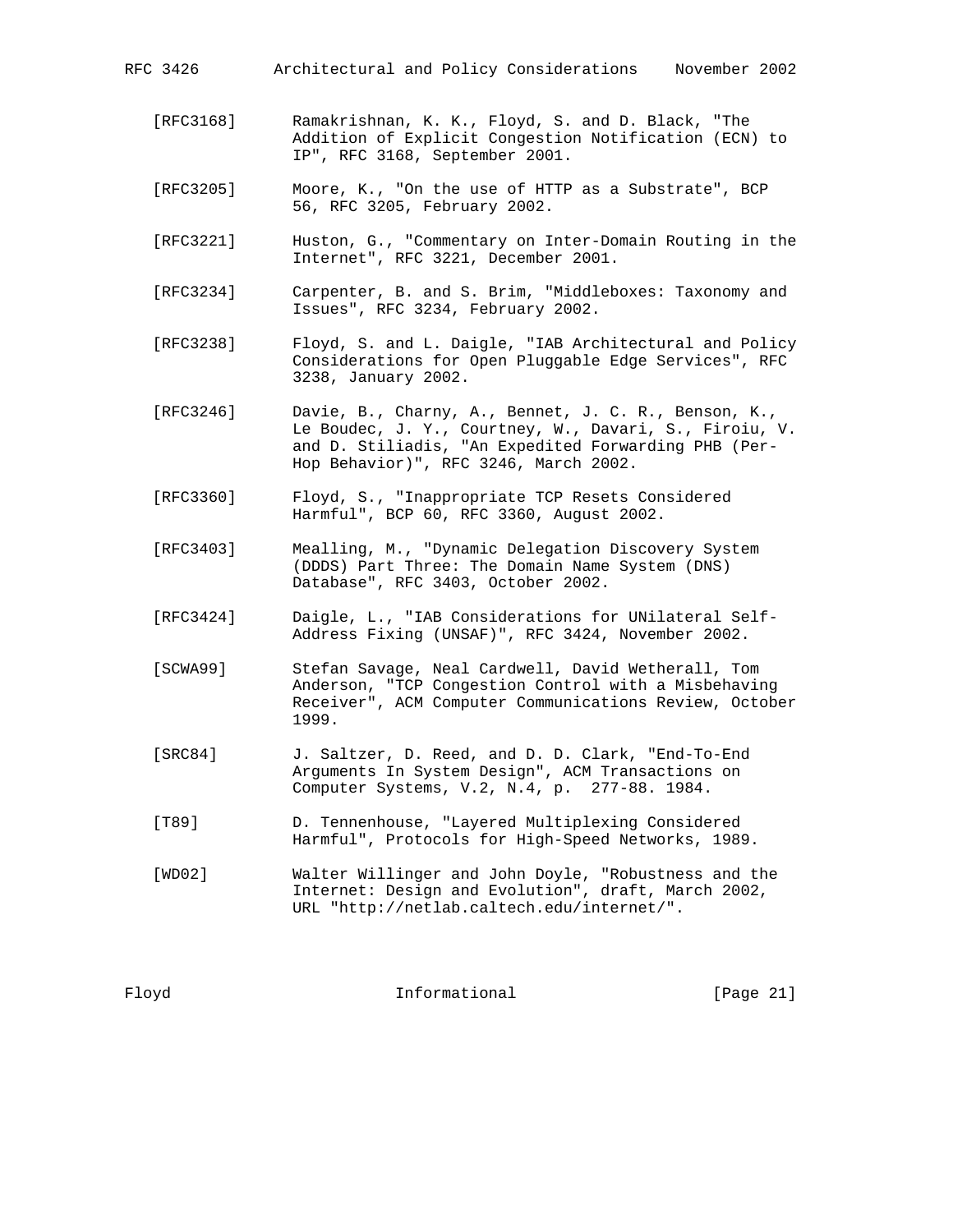## 20. Security Considerations

 This document does not propose any new protocols, and therefore does not involve any security considerations in that sense. However, throughout this document there are discussions of the privacy and integrity issues and the architectural requirements created by those issues.

# 21. IANA Considerations

There are no IANA considerations regarding this document.

Authors' Addresses

 Internet Architecture Board EMail: iab@iab.org

IAB Membership at time this document was completed:

 Harald Alvestrand Ran Atkinson Rob Austein Fred Baker Leslie Daigle Steve Deering Sally Floyd Ted Hardie Geoff Huston Charlie Kaufman James Kempf Eric Rescorla Mike St. Johns

Floyd **Informational Informational** [Page 22]